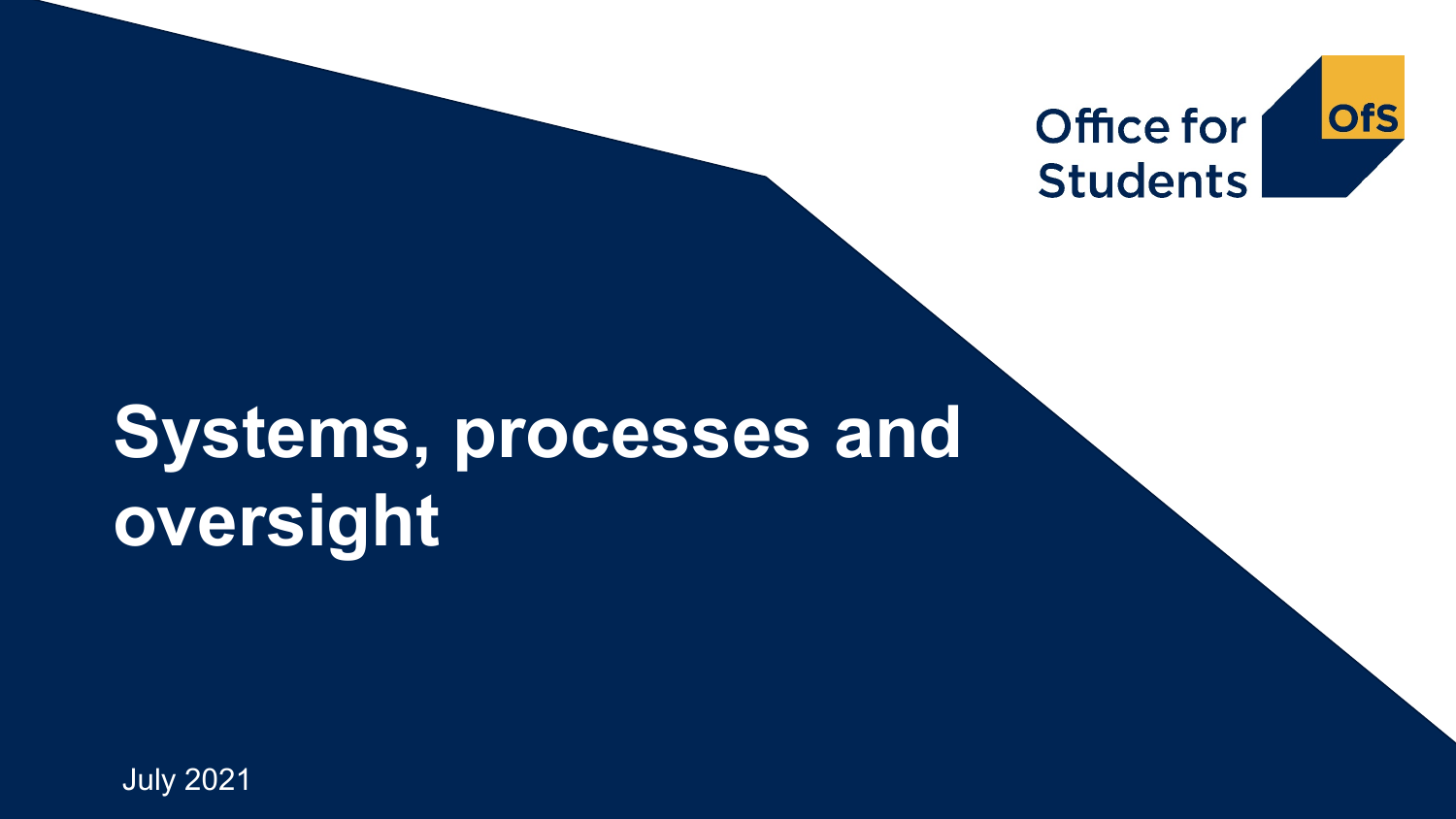## **What we will cover today**

- Higher education definition
- How we use the Learning Aims Search (LARS)
- Sub-contractual and collaborative provision
- Our expectation for data management and its oversight at providers
- Questions we may ask through an audit
- Good practice for systems and processes.

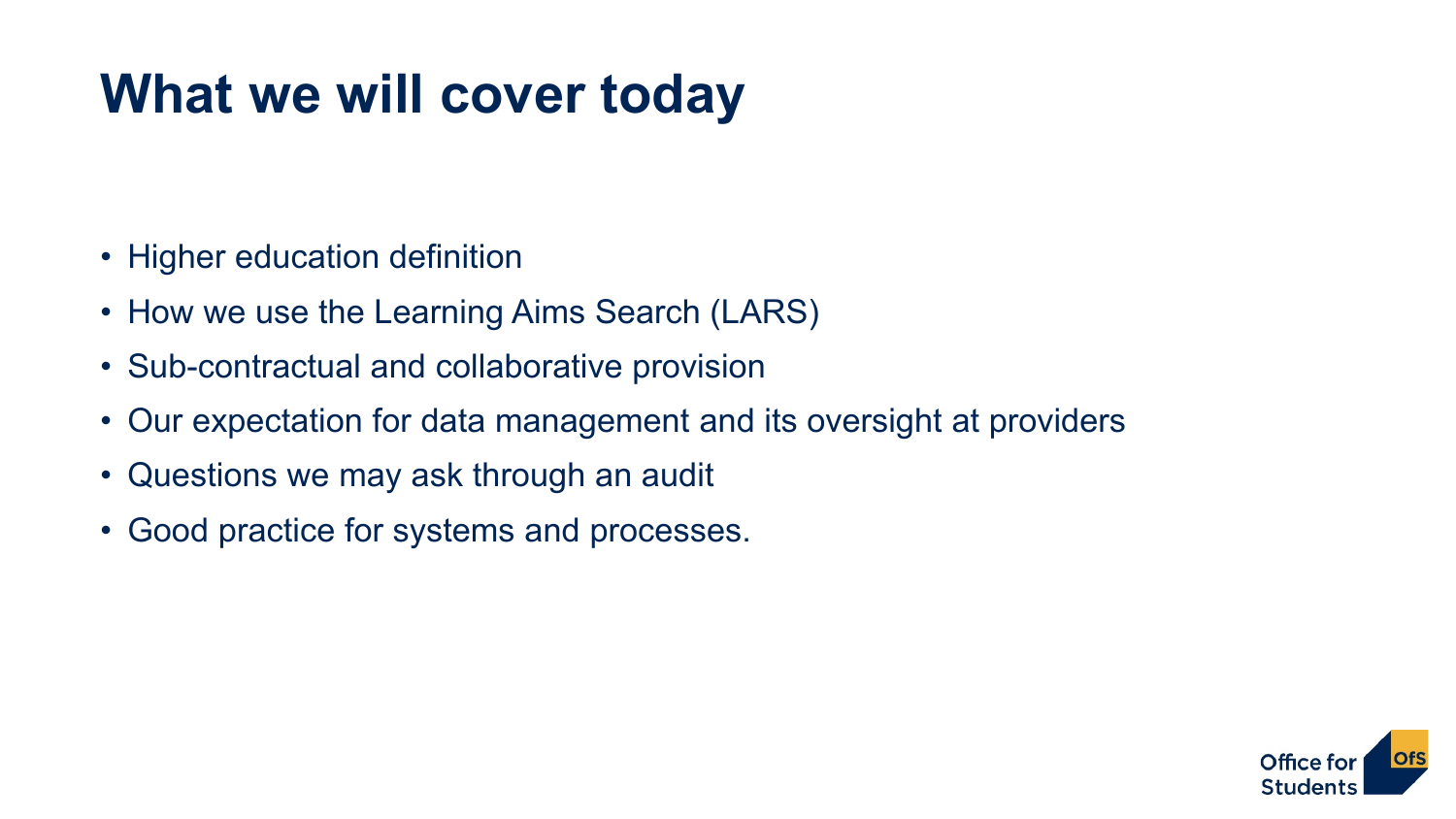## **Supporting materials**

Providers should refer to:

- The ILR specification
- The ILR Provider Support Manual
- Higher Education Statistics Agency (HESA) guidance for 2020-21: available at <https://www.hesa.ac.uk/collection/c20051/index>

Separate training covers the Higher Education Students Early Statistics (HESES) data return.

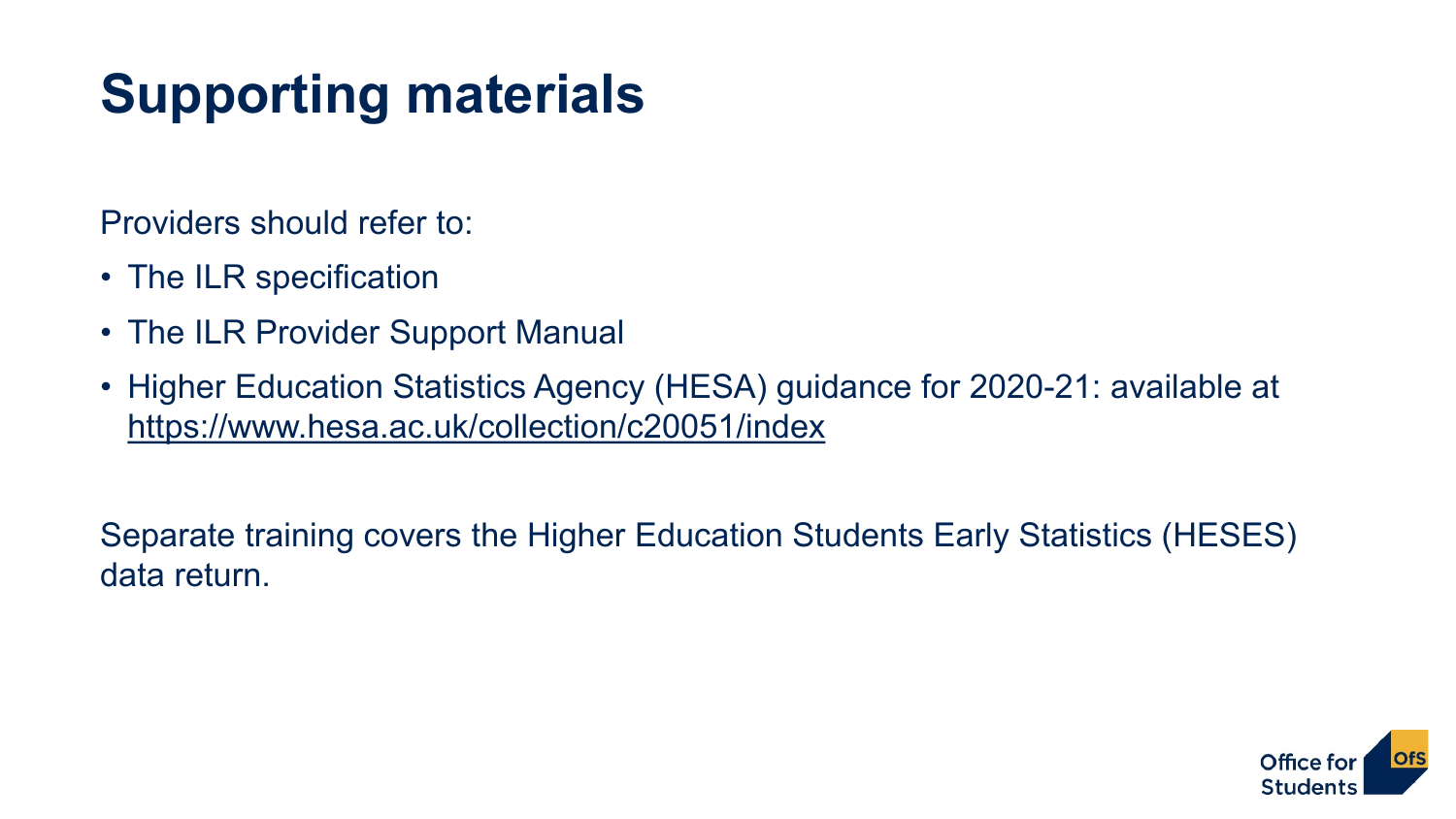# **Higher education definition and LARS**

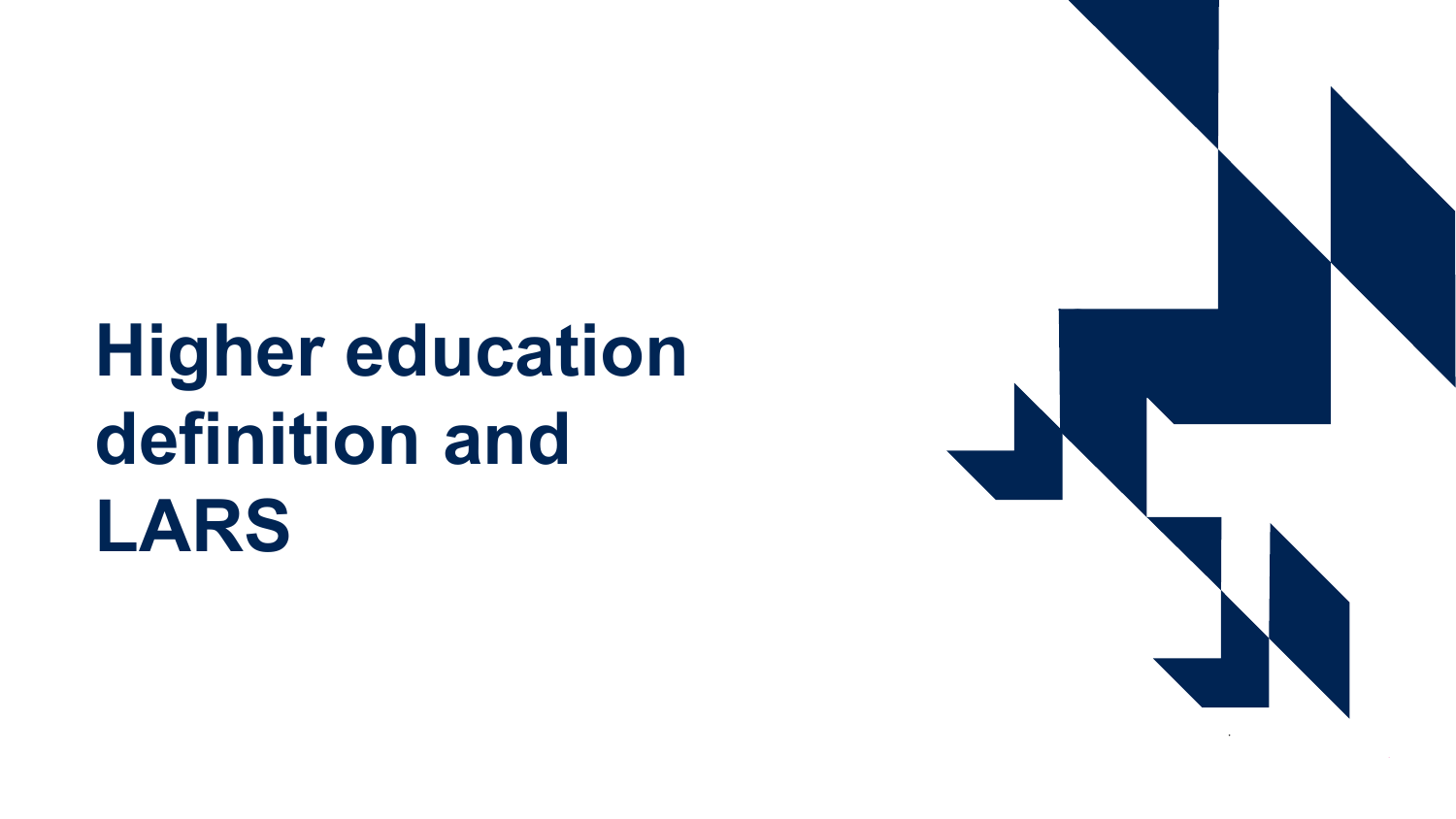### **Definition of higher education for OfS purposes**

- Anything Level 4 and above
- We only use the NotionalNVQLevelV2 field from the Learning Aims Search to determine it and not the England FE HE status or EngPrscID field.

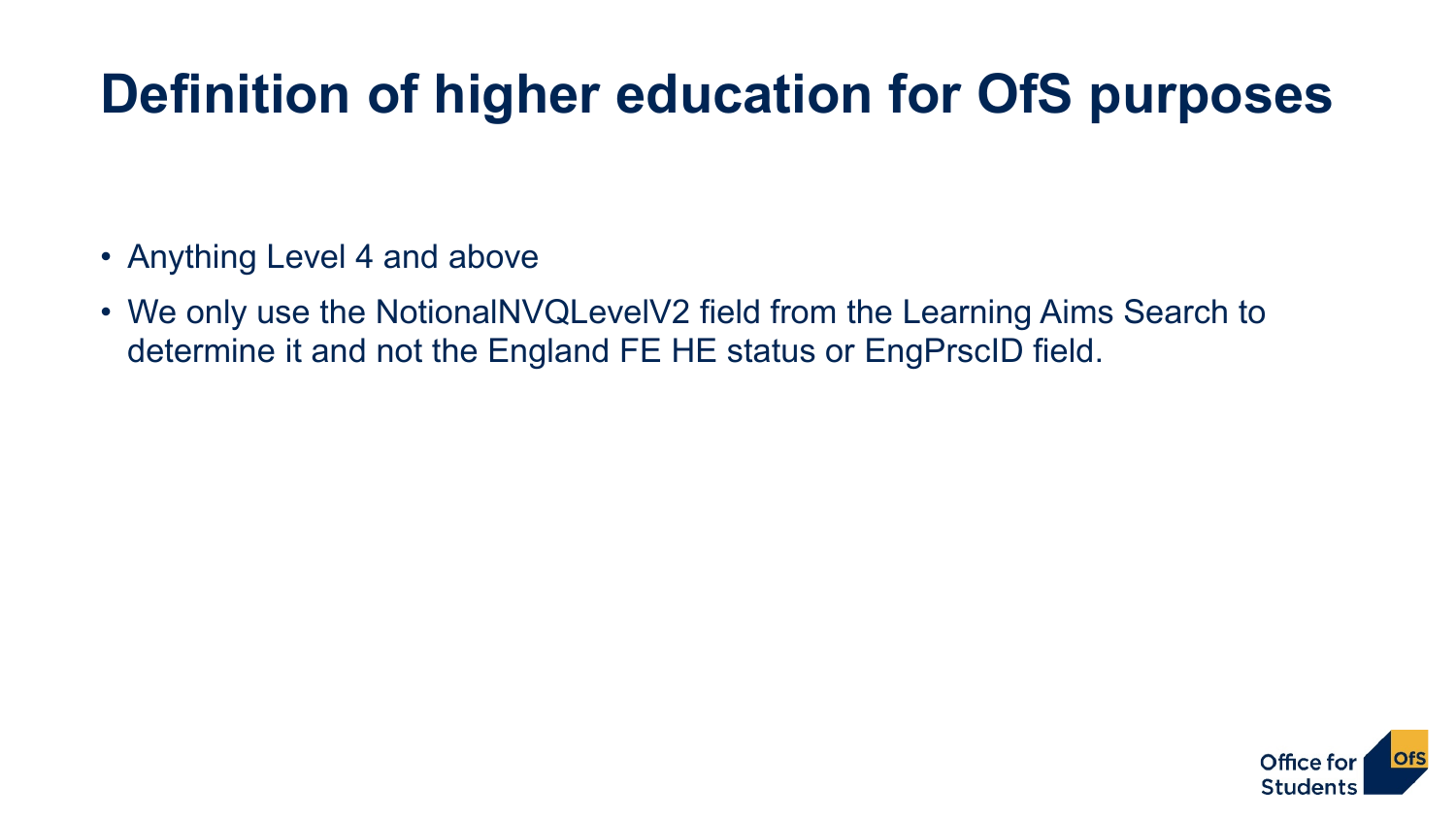### **Recognised higher education for OfS funding purposes**

- A course that is designated under the Education (Student Support) Regulations 2011
- A 'course of higher education' as defined in Schedule 6 of the Education Reform Act 1988, other than one leading to a qualification in the Register of Regulated Qualifications
- Study for higher education credit may be included if the conditions in HESES19, Annex B, paragraph 2 are met.

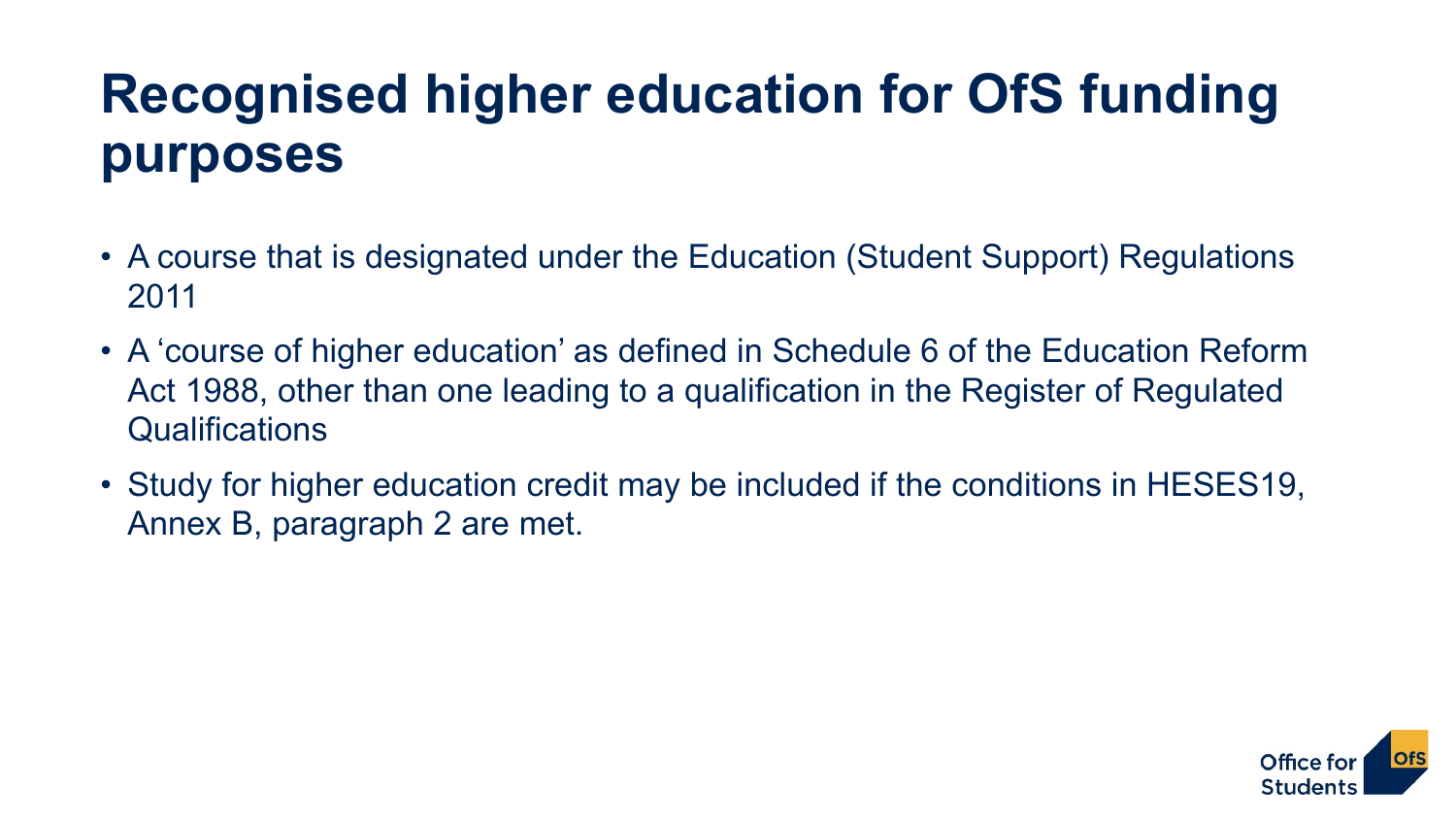## **Learning aims (LARS/Find a learning aim)**

We use LARS to find and classify higher education and to flag which aims are recognised for OfS funding purposes.

Fields we use include:

- Learning Aim Ref
- Learning Aim Title
- Learning Aim Type
- Level NotionalNVQLevelV2
- UKPRN of awarding organisation
- Learn Direct Classification System (LDCS) codes.

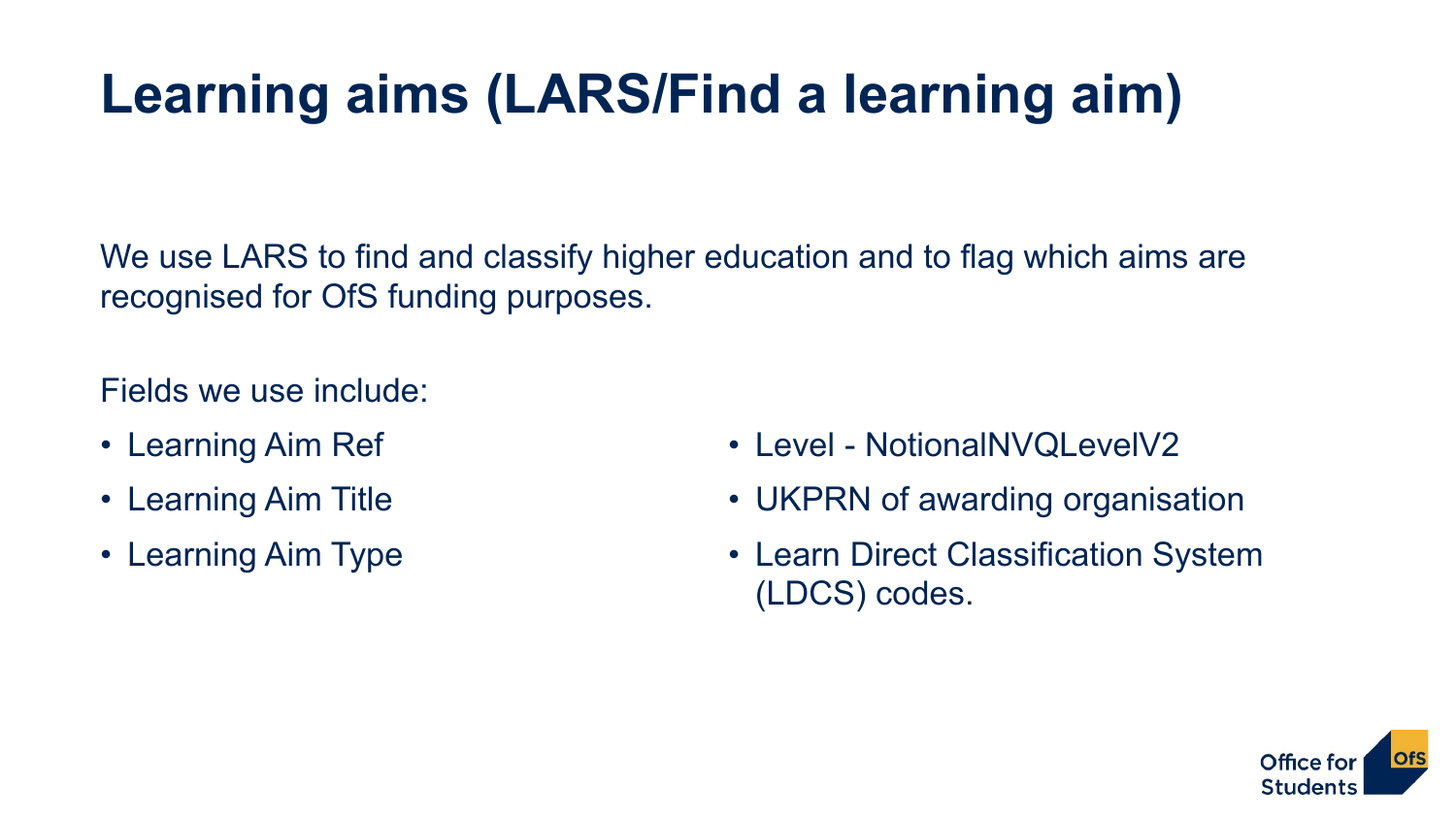## **Learning aims search (LARS)**

Colleges should:

- Apply for a learning aim when they set up a course
	- [Details of how can be found at www.officeforstudents.org.uk/data-and](http://www.officeforstudents.org.uk/data-and-analysis/supplying-data/request-or-modify-a-learning-aim/)analysis/supplying-data/request-or-modify-a-learning-aim/
- Check values of LARS fields are correct for the aim.

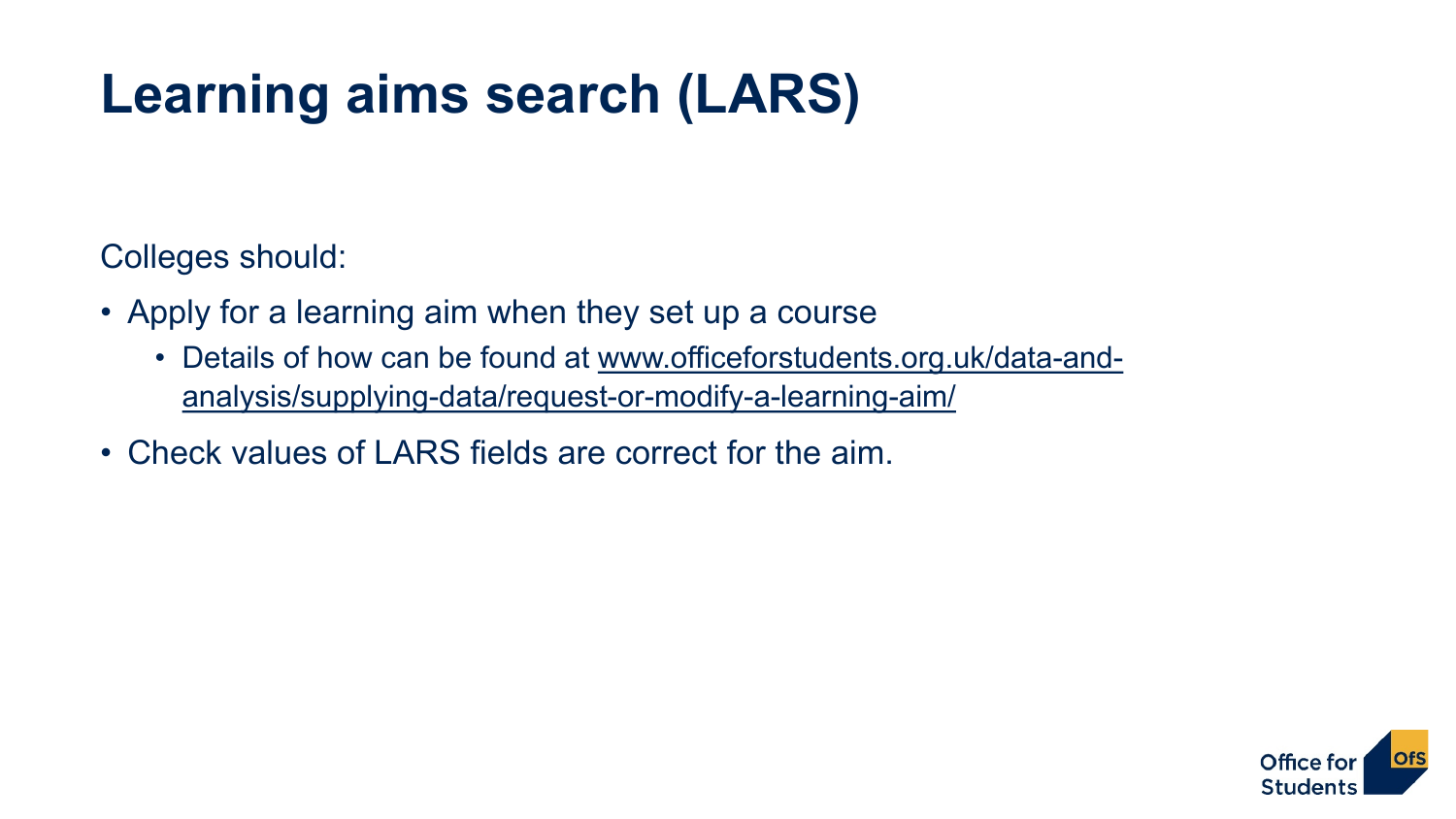**Recording subcontractual and collaborative provision**

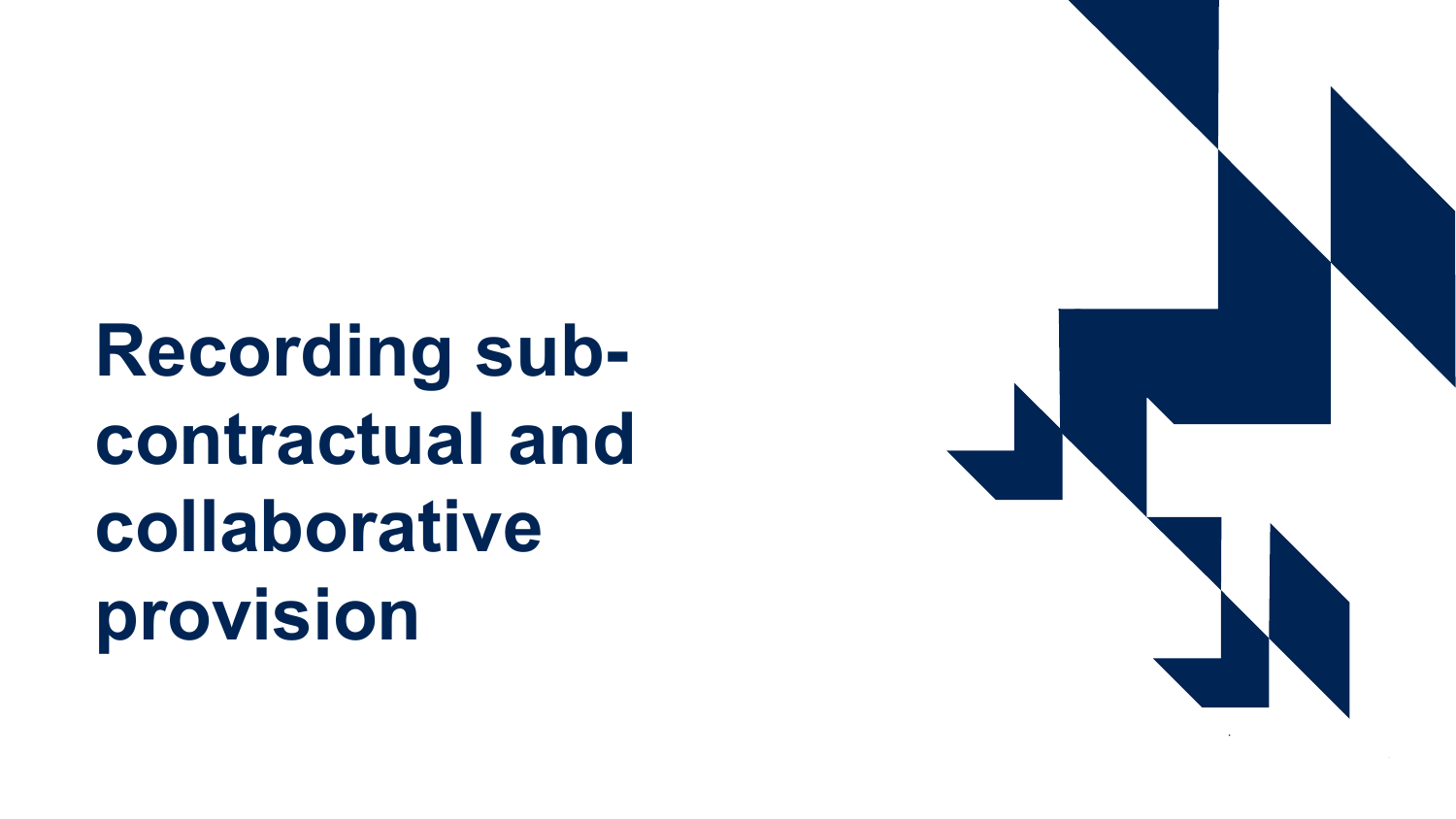### **Sub-contractual relationships**

**Do** include your sub-contracted-out students.

**Do not** include learners sub-contracted-in for provision at Level 4 or above from another further education college or registered OfS provider.

PartnerUKPRN and PCOLAB should be returned for sub-contracted-out students to show the partner delivering teaching and the proportion of the aim delivered by them.

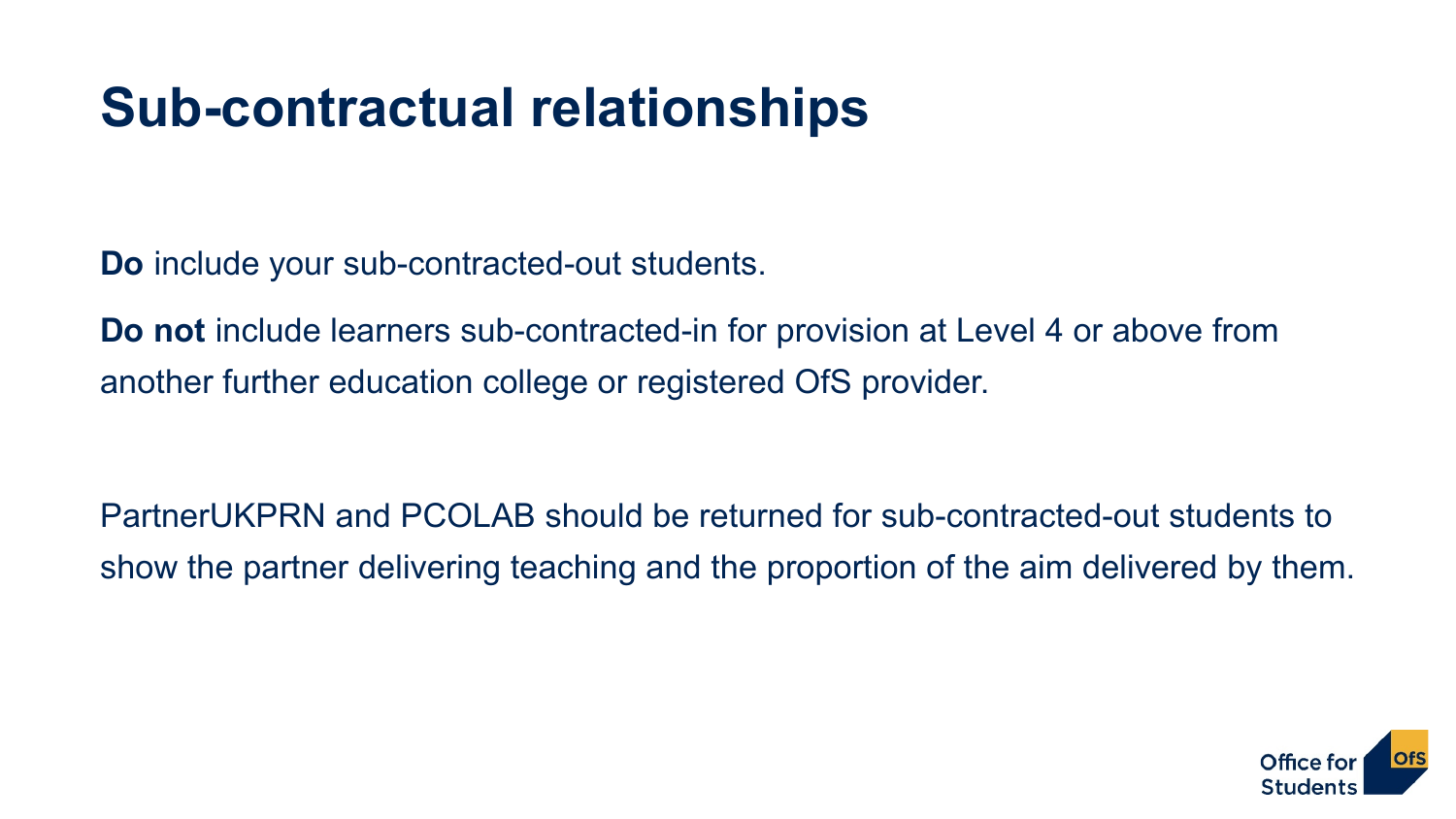### **Data quality for collaborative provision**

Responsibility for data quality lies with the provider returning students.

Common issues:

- data for sub-contracted provision is of poor quality, with omissions and inaccuracies
- providers are unable to explain why field values have been returned
- necessary evidence to determine accurate field values is not available.

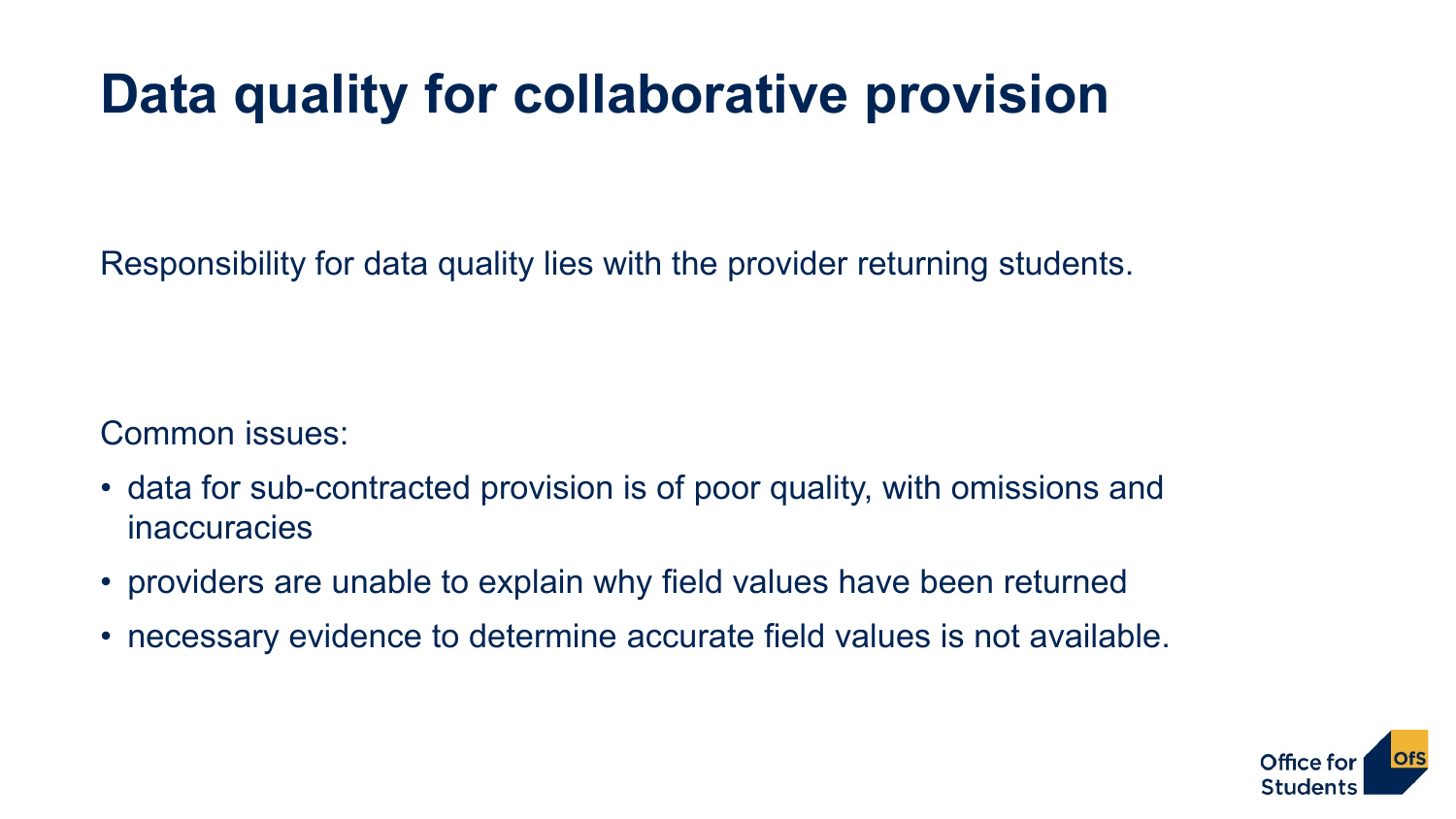### **Data quality for collaborative provision**

Responsibility for data quality lies with the provider returning students.

Good practice:

- processes for collecting and maintaining data are set out in partnership agreements, including the data to be collected, the method of collection and evidence requirements
- sufficient oversight of processes and checks of data to gain assurance that data from the teaching partner is reliable.

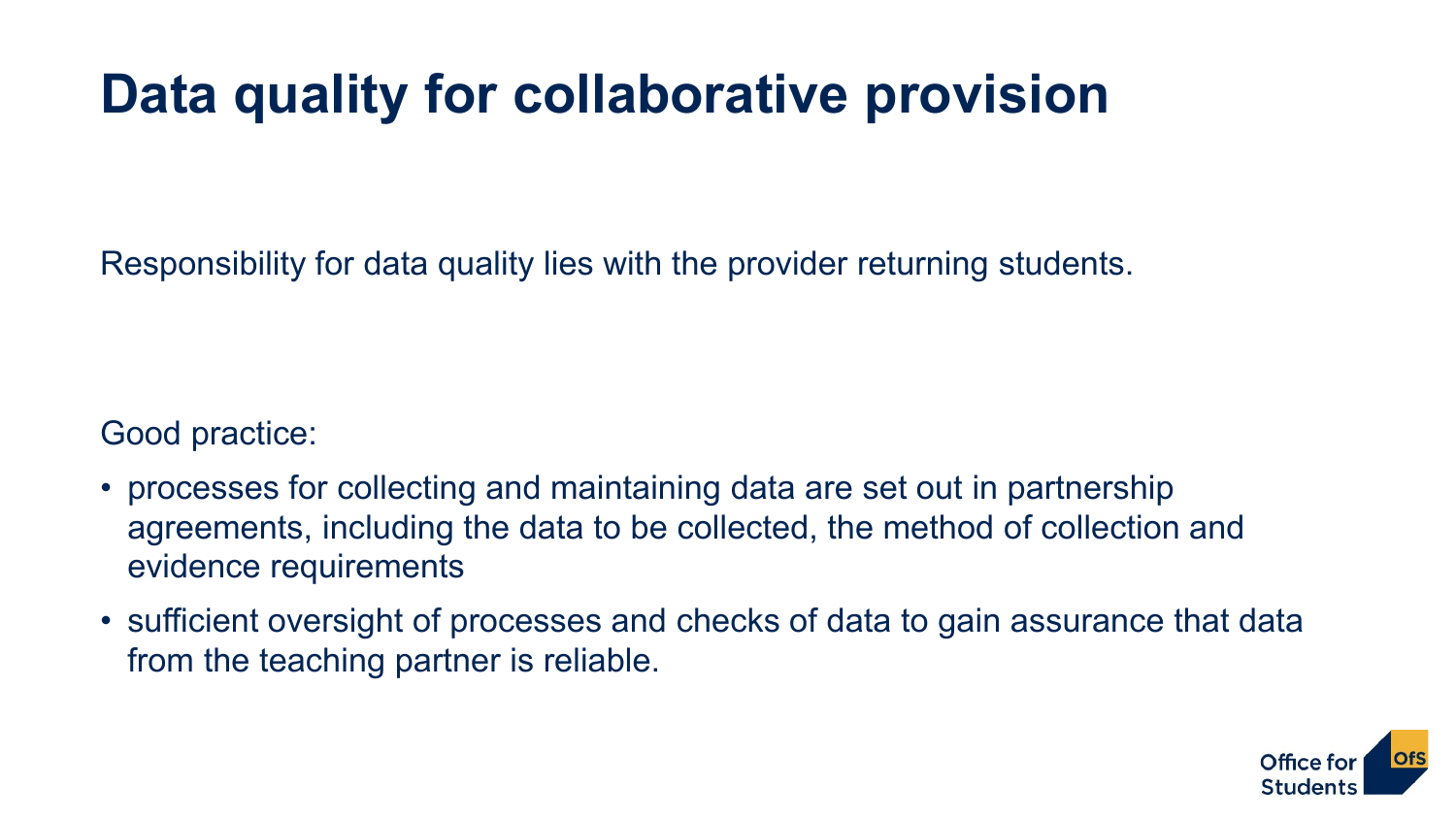

## **Systems and processes**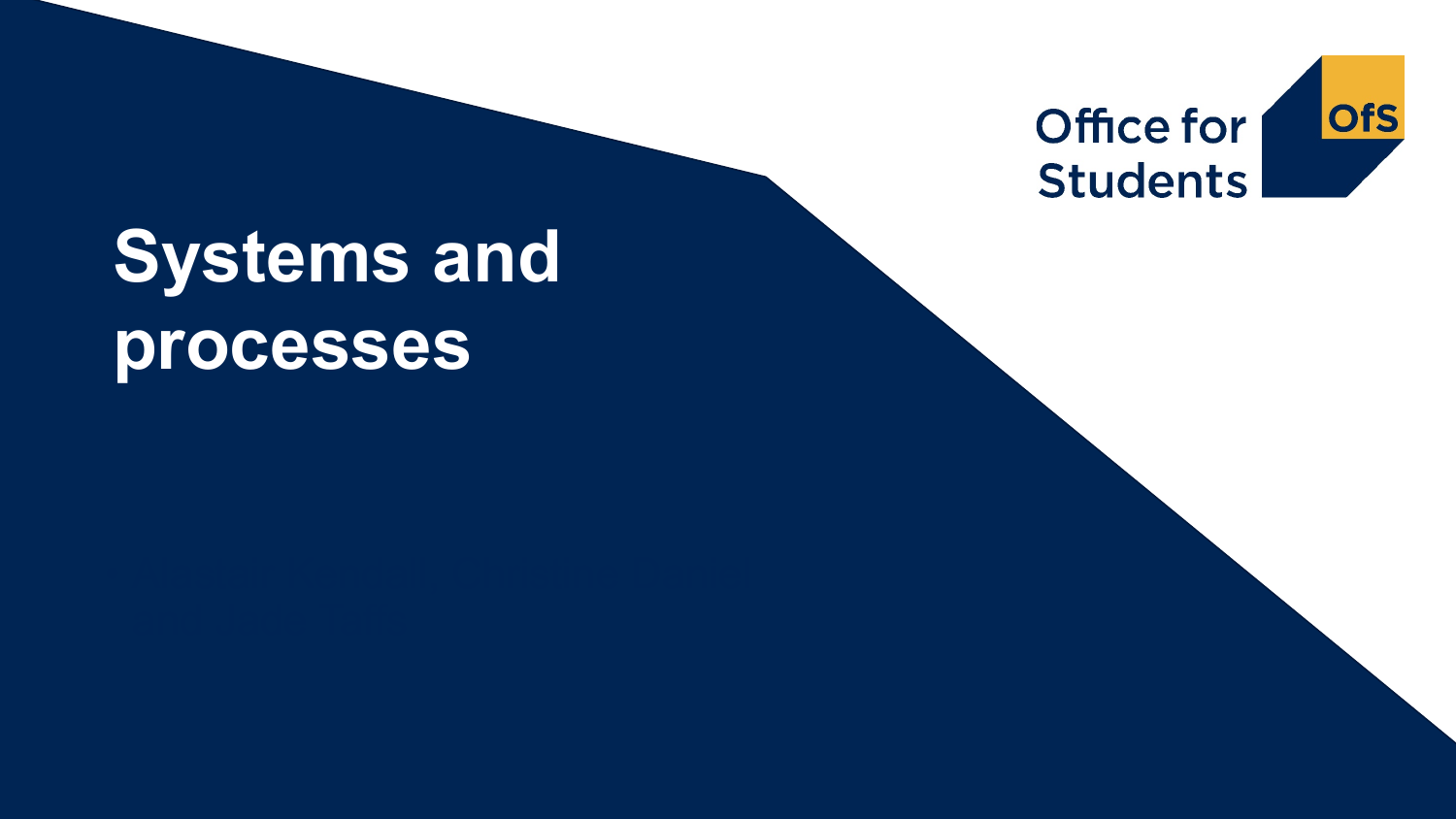## **Expectations for data**

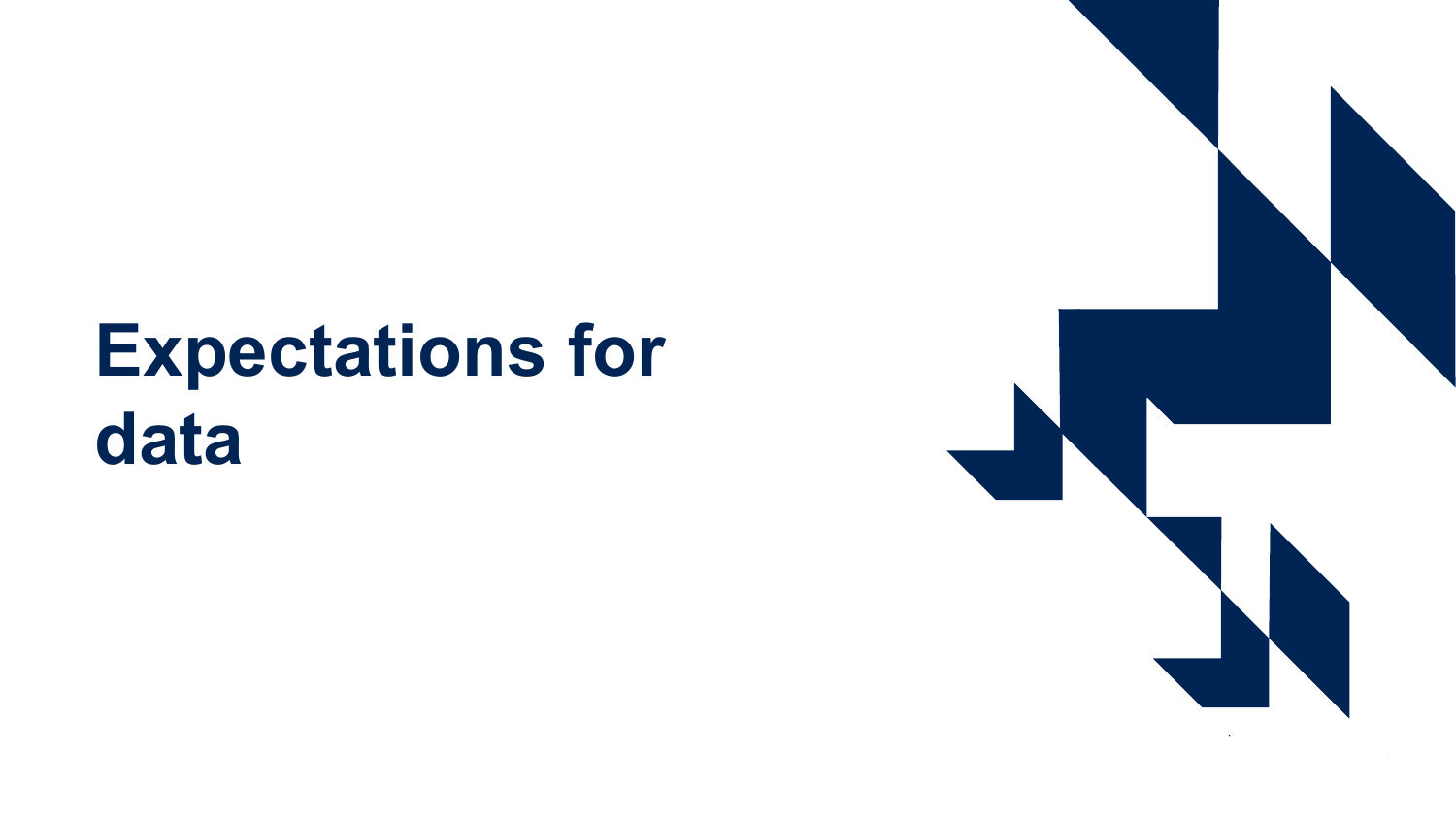#### **The Office for Students' regulatory framework**

The regulatory framework states how the OfS intends to perform its various functions, and provides guidance for registered higher education providers on the ongoing conditions of registration.

Conditions F3 and E2 are particularly relevant to the provision of high-quality higher education student data by colleges through the ILR.

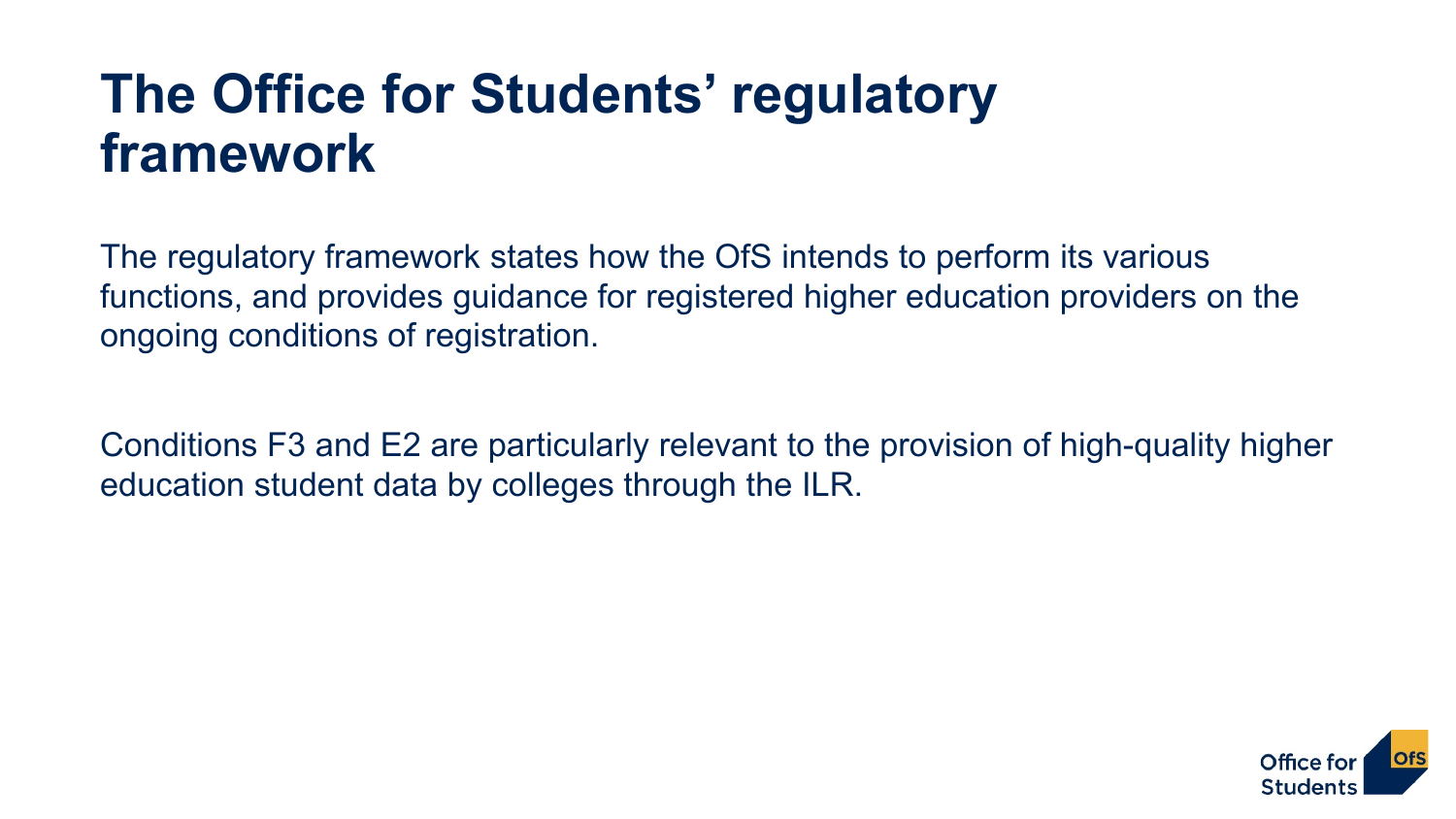### **Condition F3: Provision of information to the OfS**

For the purpose of assisting the OfS in performing any function, or exercising any power, conferred on the OfS under any legislation, the governing body of a provider must:

i. Provide the OfS, or a person nominated by the OfS, with such information as the OfS specifies at the time and in the manner and form specified.

ii.Permit the OfS to verify, or arrange for the independent verification by a person nominated by the OfS of such information as the OfS specifies at the time and in the manner specified, and must notify the OfS of the outcome of any independent verification at the time and in the manner and form specified.

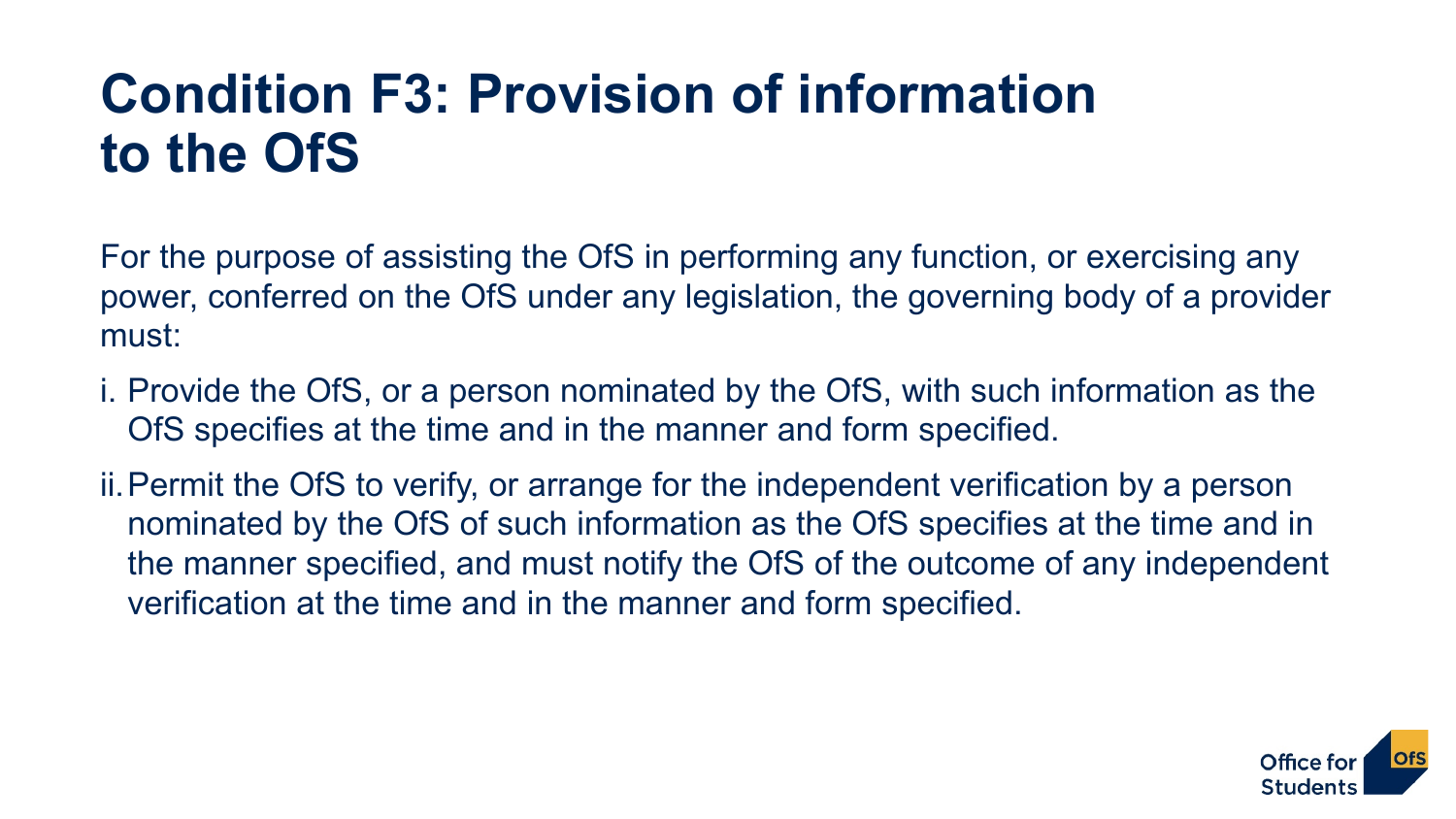### **Condition F3: Provision of information to the OfS**

iii. Take such steps as the OfS reasonably requests to co-operate with any monitoring or investigation by the OfS, in particular, but not limited to, providing explanations or making available documents to the OfS or a person nominated by it or making available members of staff to meet with the OfS or a person nominated by it.

When assessing compliance with F3 the OfS will consider the quality, reliability and timeliness of information provided.

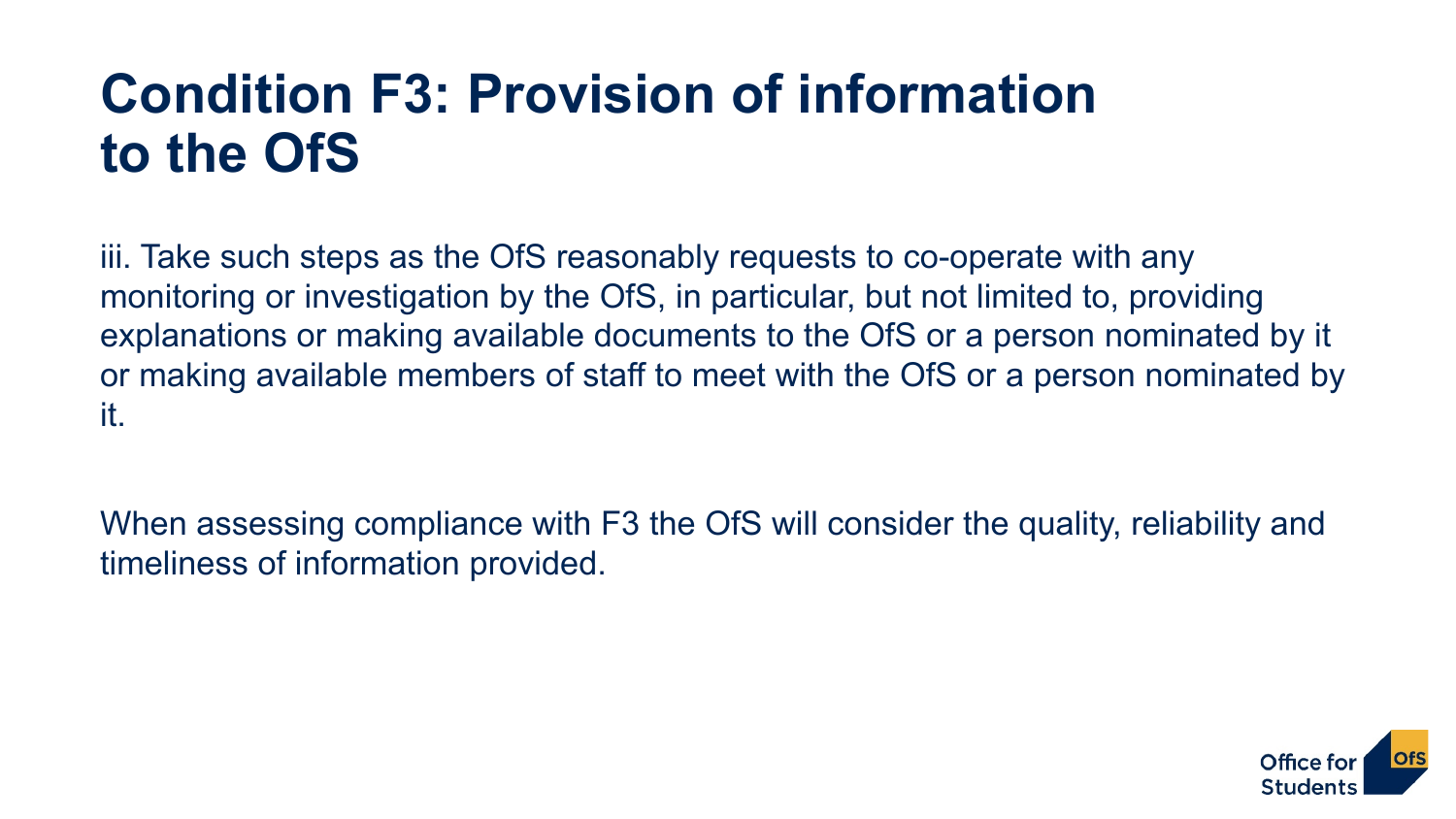### **Condition E2: Management and governance**

The provider must have in place adequate and effective management and governance arrangements to: […] continue to comply with all conditions of its registration.

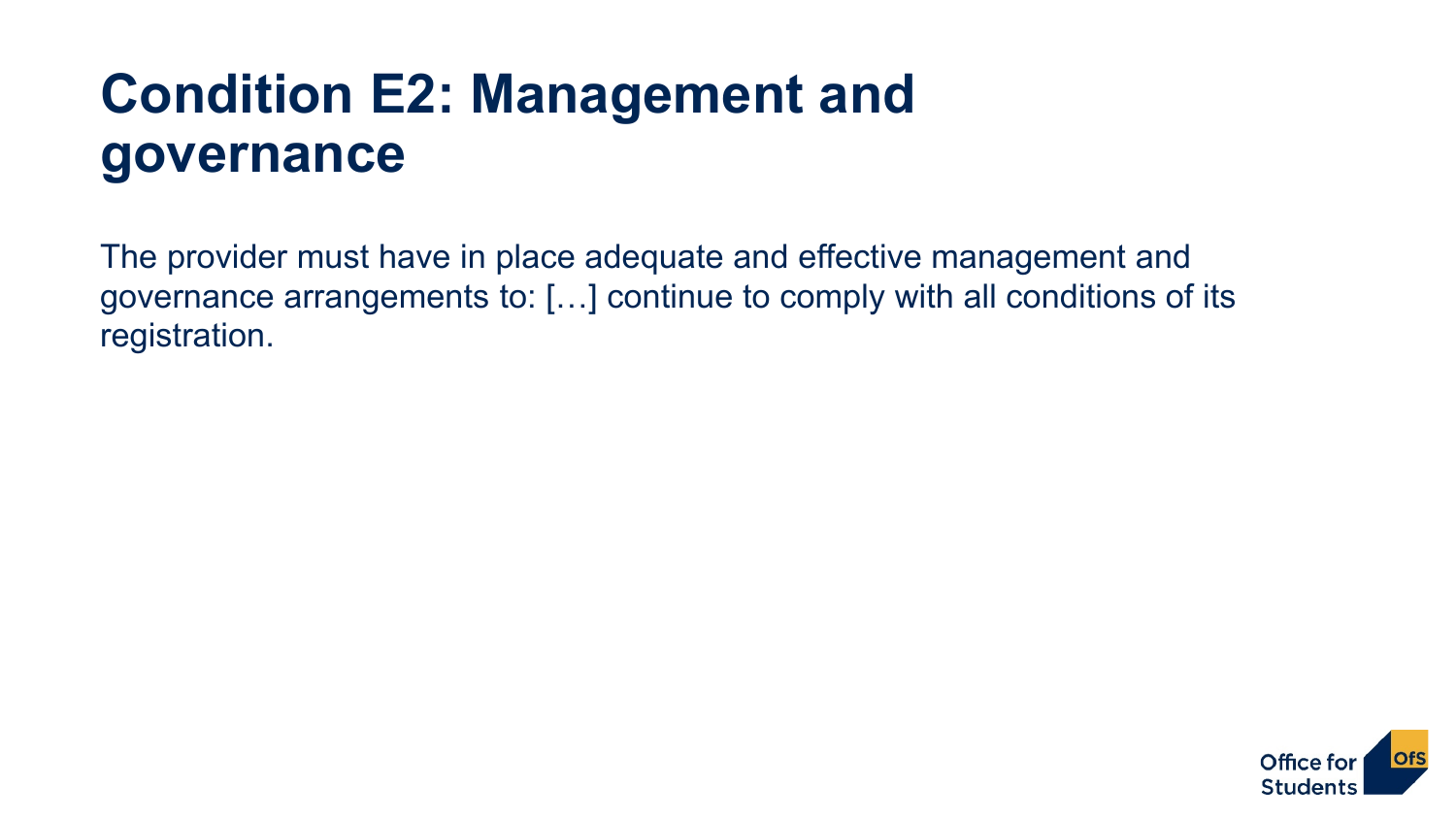## **Systems and processes**

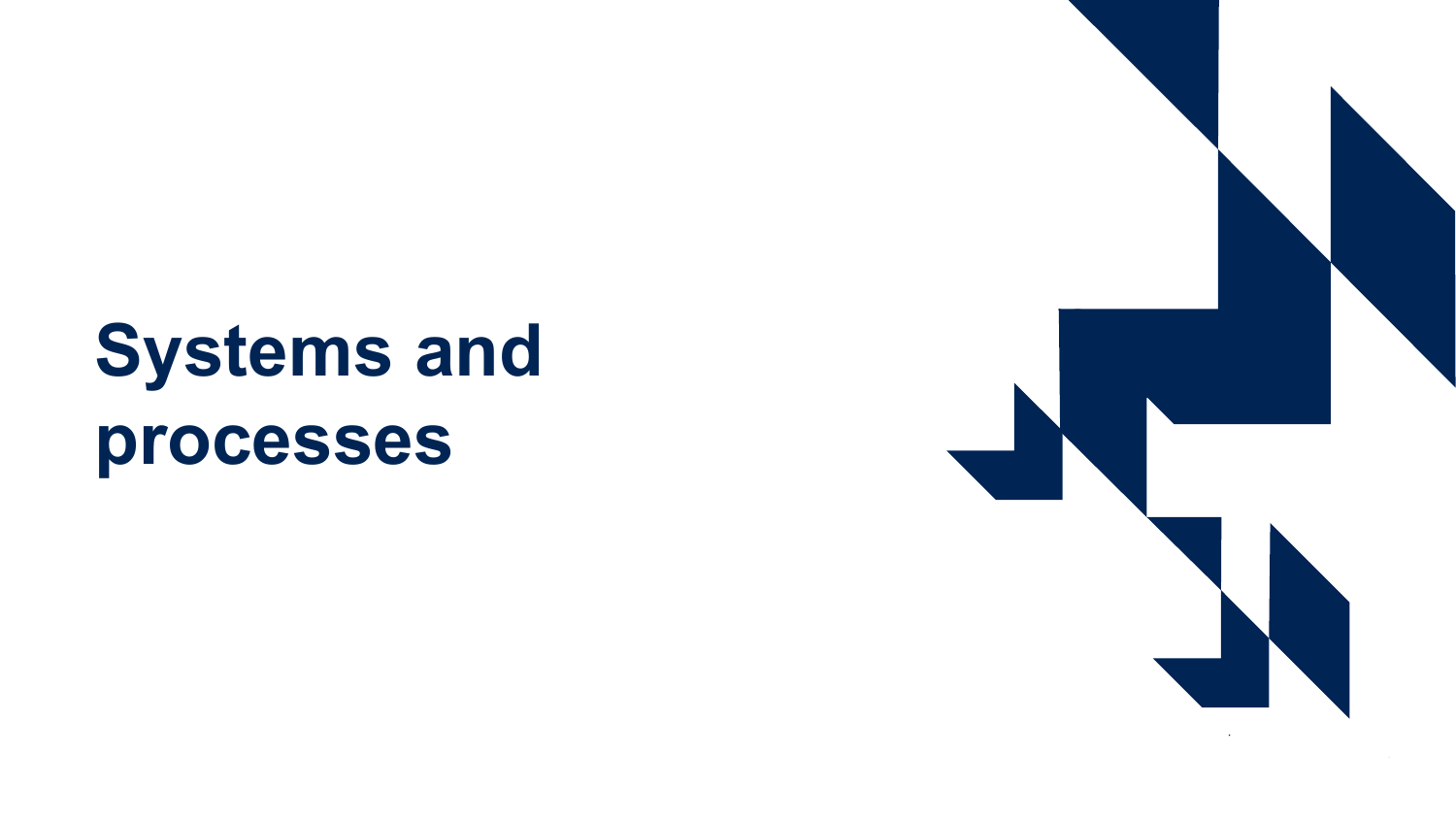## **Our expectations**

- Systems and processes should be designed to obtain and return accurate data
- Staff involved in collection, inputting and maintaining data should be suitably trained
- Written documentation of processes is highly recommended
- Suitable evidence should be maintained
- Data for continuing students should be reviewed for accuracy
- Checks should be in place to identify errors
- The effectiveness of processes should be evaluated periodically.

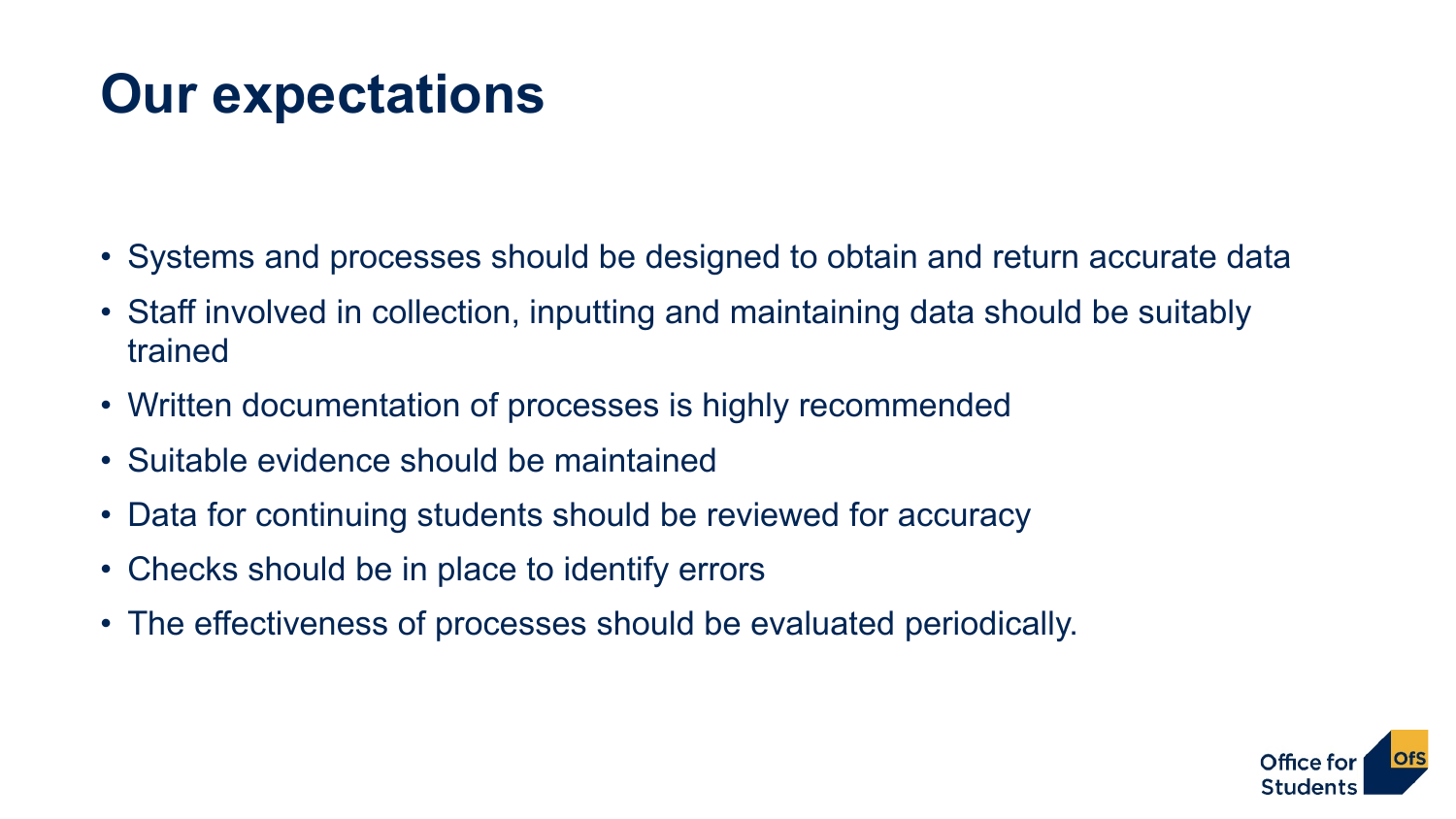#### **Systems and processes should be designed to obtain and return accurate data**

- A suitable student record system, or alternative secure method of capturing and maintaining student data, should be in place
- For each field the processes in place should be aimed at returning accurate data, in line with the field definition
- Adequate information should be gathered for this and suitable evidence reviewed
- Where possible validation checks should be used to avoid errors.

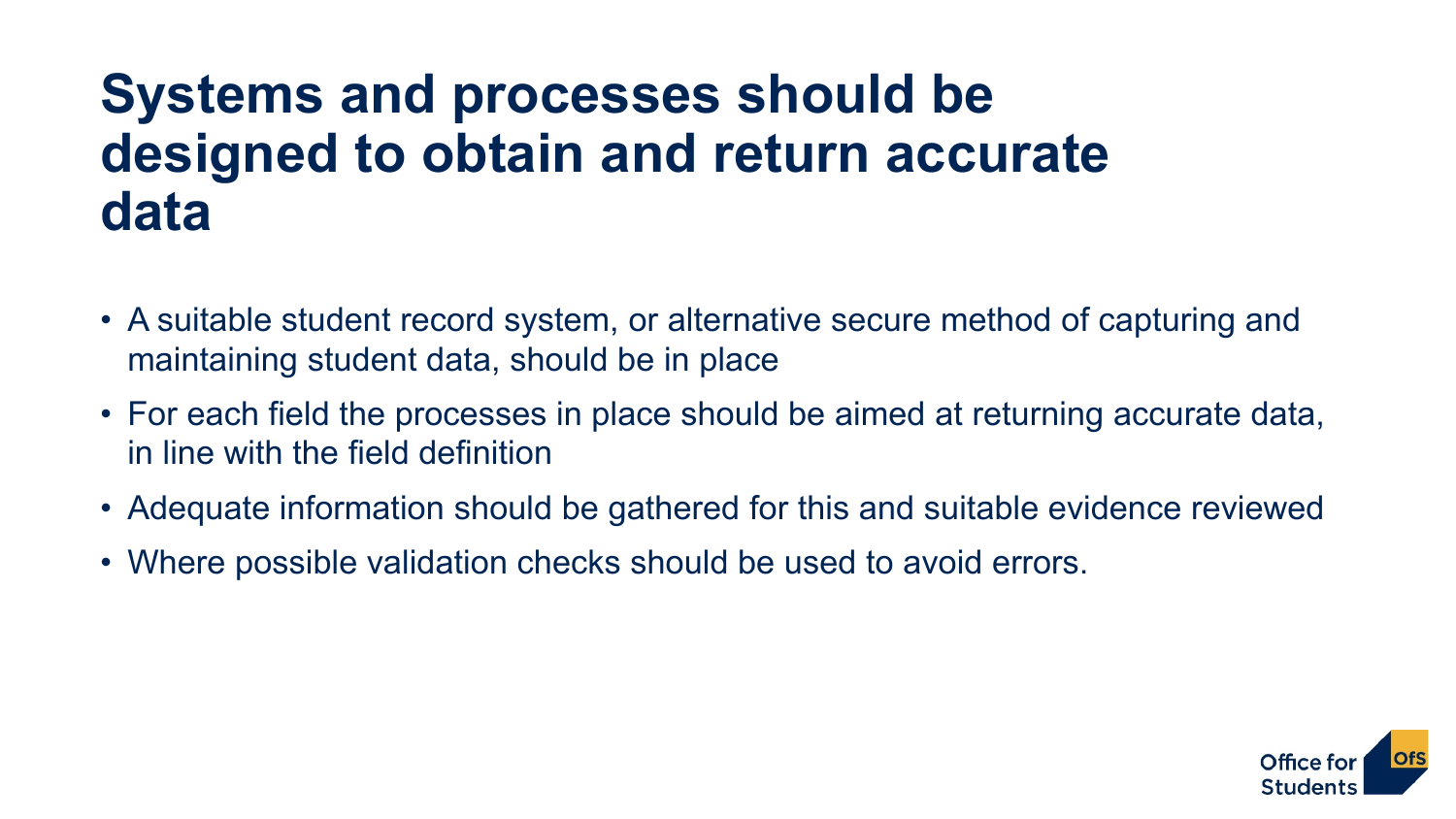#### **Staff involved in the collection, inputting and maintaining data should be suitably trained**

- The person responsible for collating ILR data should have a good knowledge of the ILR requirements
- Data quality can be improved through a second individual, with knowledge of the requirements, checking the data
- Suitable training and guidance should be provided to other staff involved in collecting, inputting and maintaining data
- Data quality is often improved when the staff involved understand the use of data and the consequences of data error.

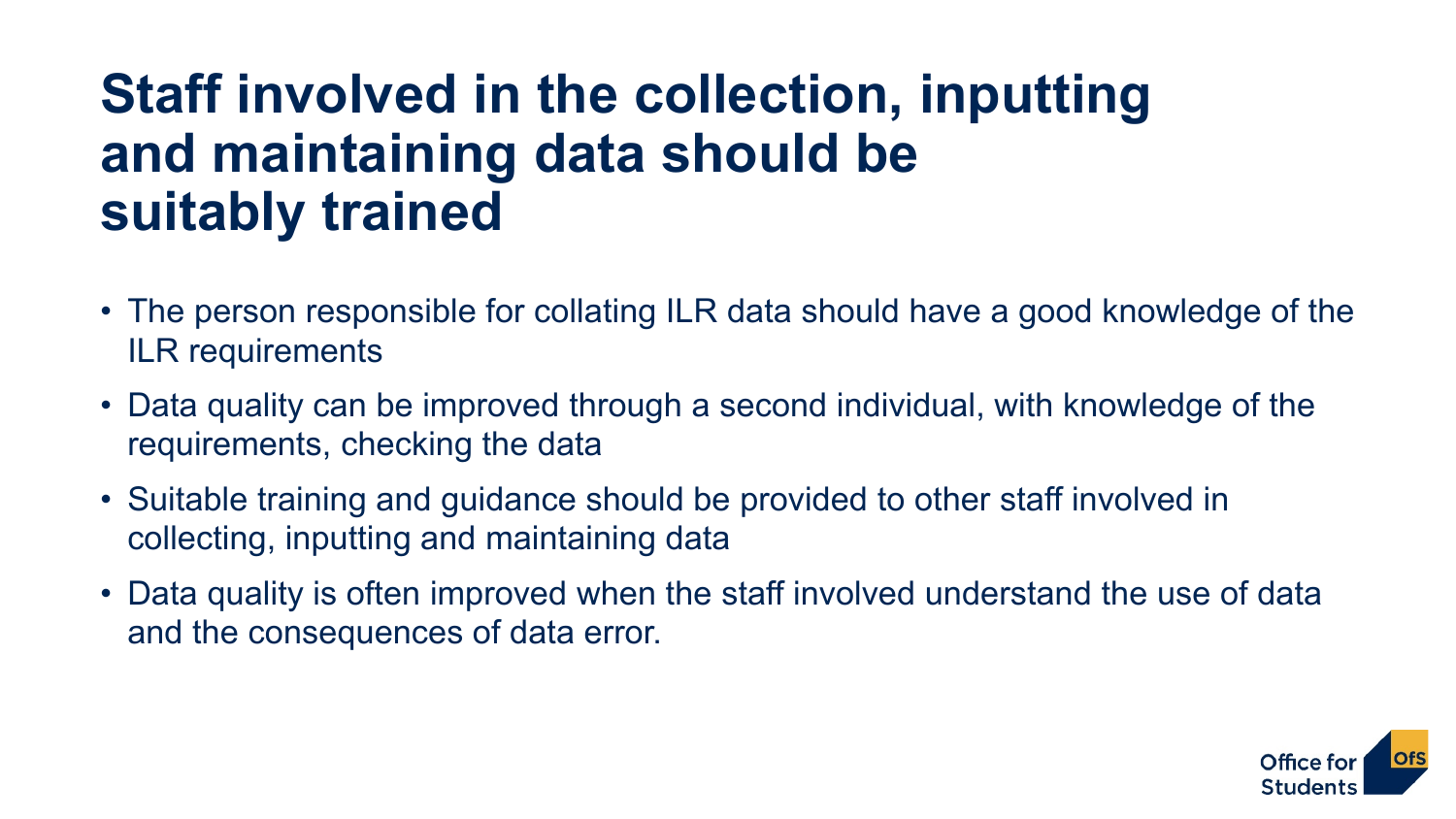### **Written documentation of processes is highly recommended**

- It may not be possible to have more than one individual able to collate and return ILR data
- Written documentation can:
	- reduce the risks of over-reliance on individuals
	- help ensure steps in the process are not missed
	- help ensure adequate checking takes place
	- help ensure lessons from the previous year are learnt.

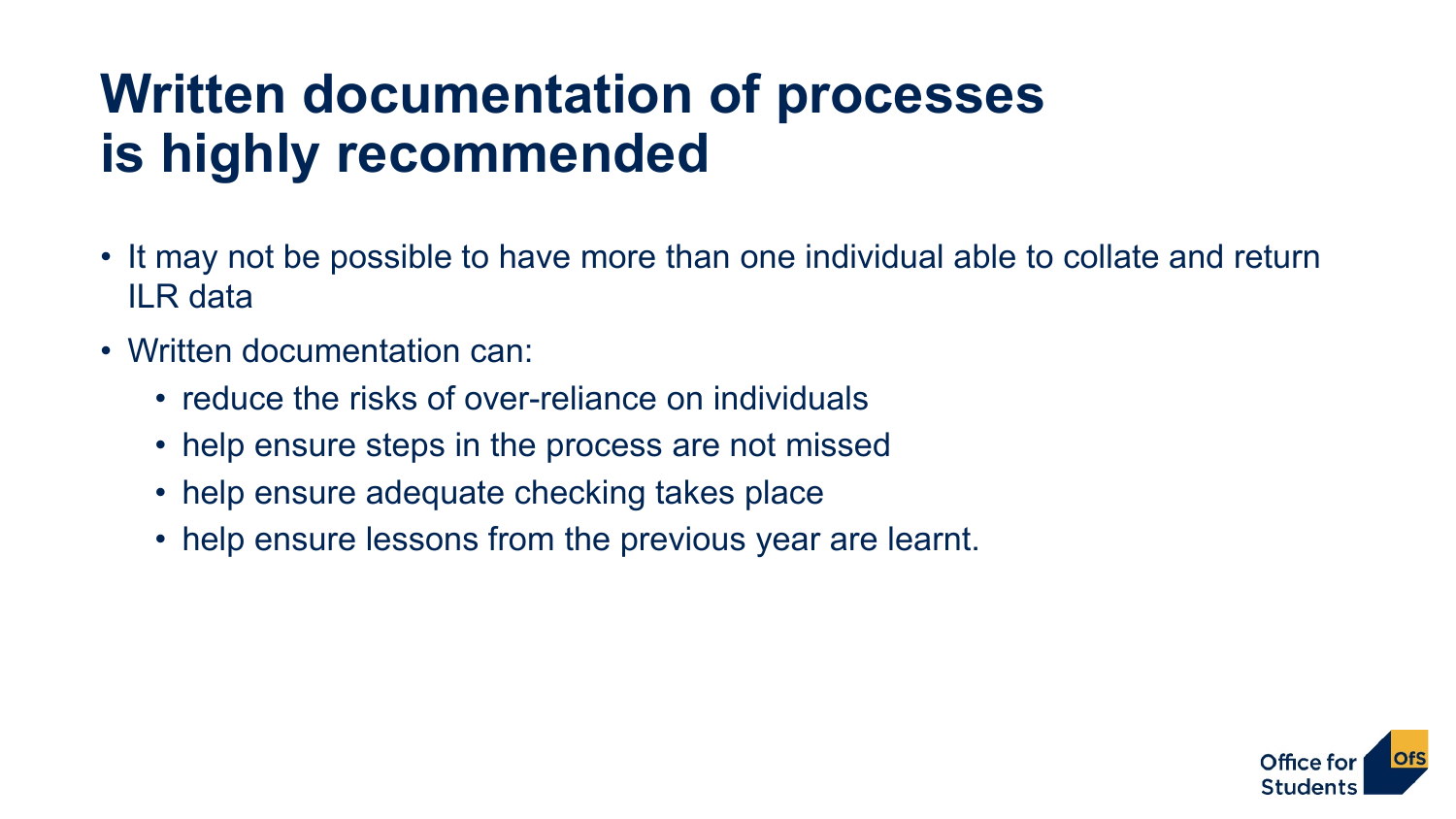### **Suitable evidence should be maintained**

- Where supporting evidence is required the person reviewing this should trained in this role and written guidance can be helpful
- The provider should be able to evidence that effective checks of evidence have taken place
- Data quality can be improved through evidence being copied and maintained and through double checking of this
- All evidence should be kept for five years from the submission of the data.

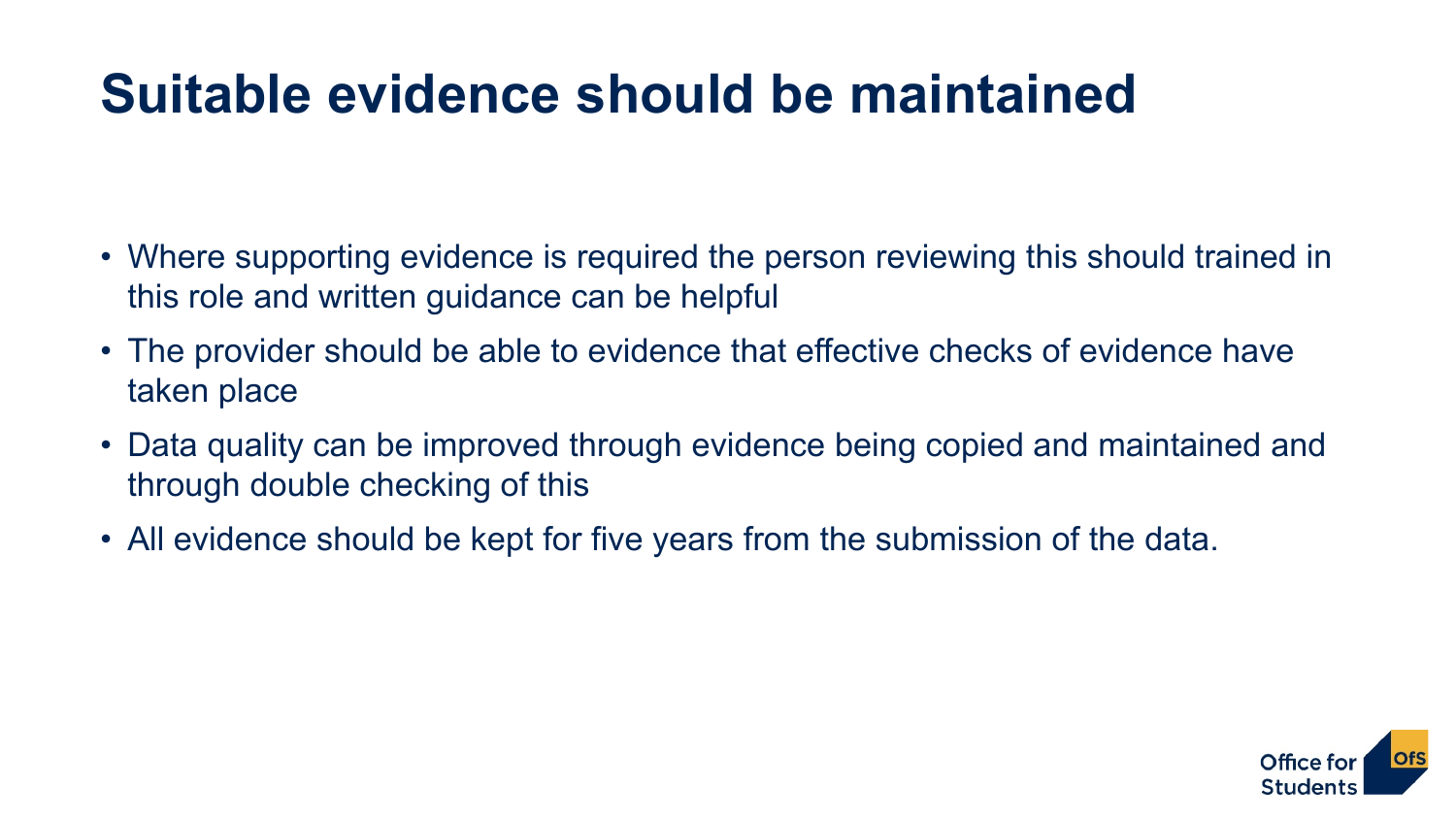### **Data for continuing students should be reviewed for accuracy**

- Providers should be able to evidence that continuing students have returned to study
- Re-enrolment processes should support updating of fields where these may change year on year (such as TTACCOM)
- Re-enrolment also provides an opportunity to recheck, and amend as needed, key field values such as ethnicity.

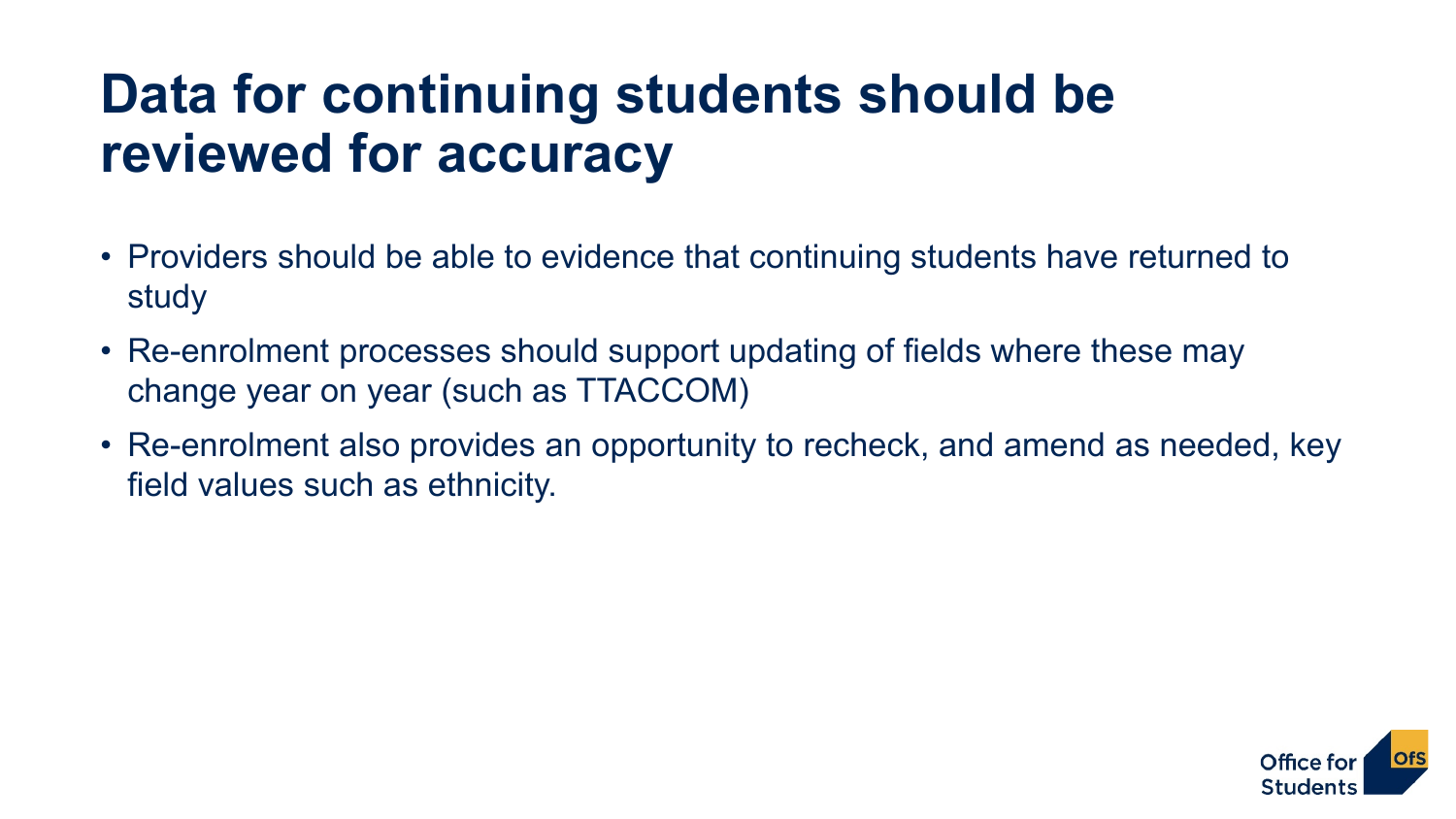### **Checks should be in place to identify errors**

- Data quality can be dramatically improved through effective checks
- Ideally an individual not involved in compiling the return should conduct checks
- People checking the data should have sufficient knowledge to carry out an effective review
- Where possible validation should be used to avoid errors
- Checks should be aimed at identifying data that is likely to be incorrect
- We strongly encourage providers to engage with the ILR verification process early and fully.

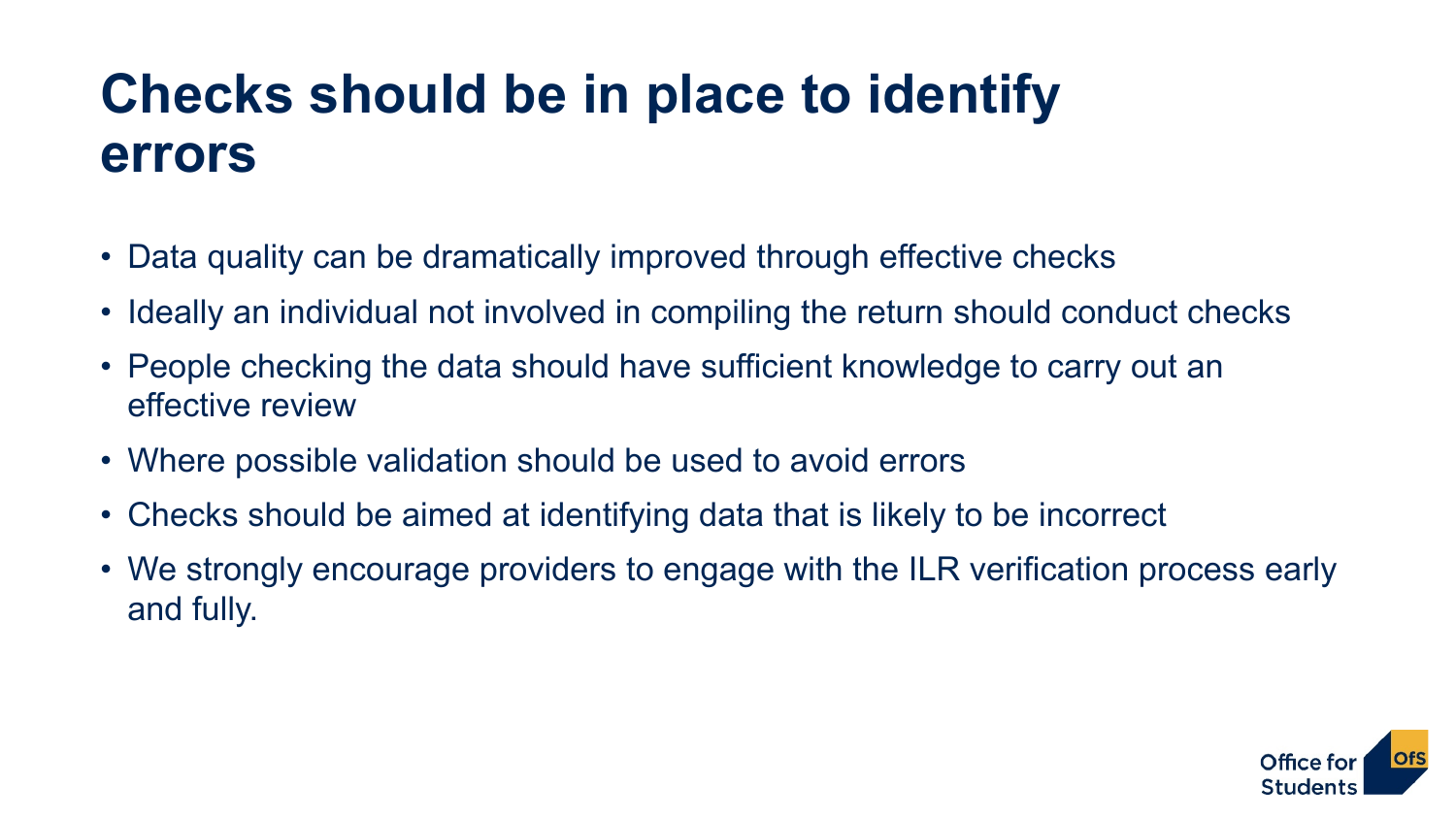### **The effectiveness of processes should be evaluated periodically**

- Given the importance of data quality the processes to obtain, maintain and return student data should be reviewed periodically
- Providers may wish to commission internal audits of ILR data, or similar external reviews of data quality
- Where errors in data are identified processes should be reviewed with a view to understanding how these have occurred and avoiding recurrence.

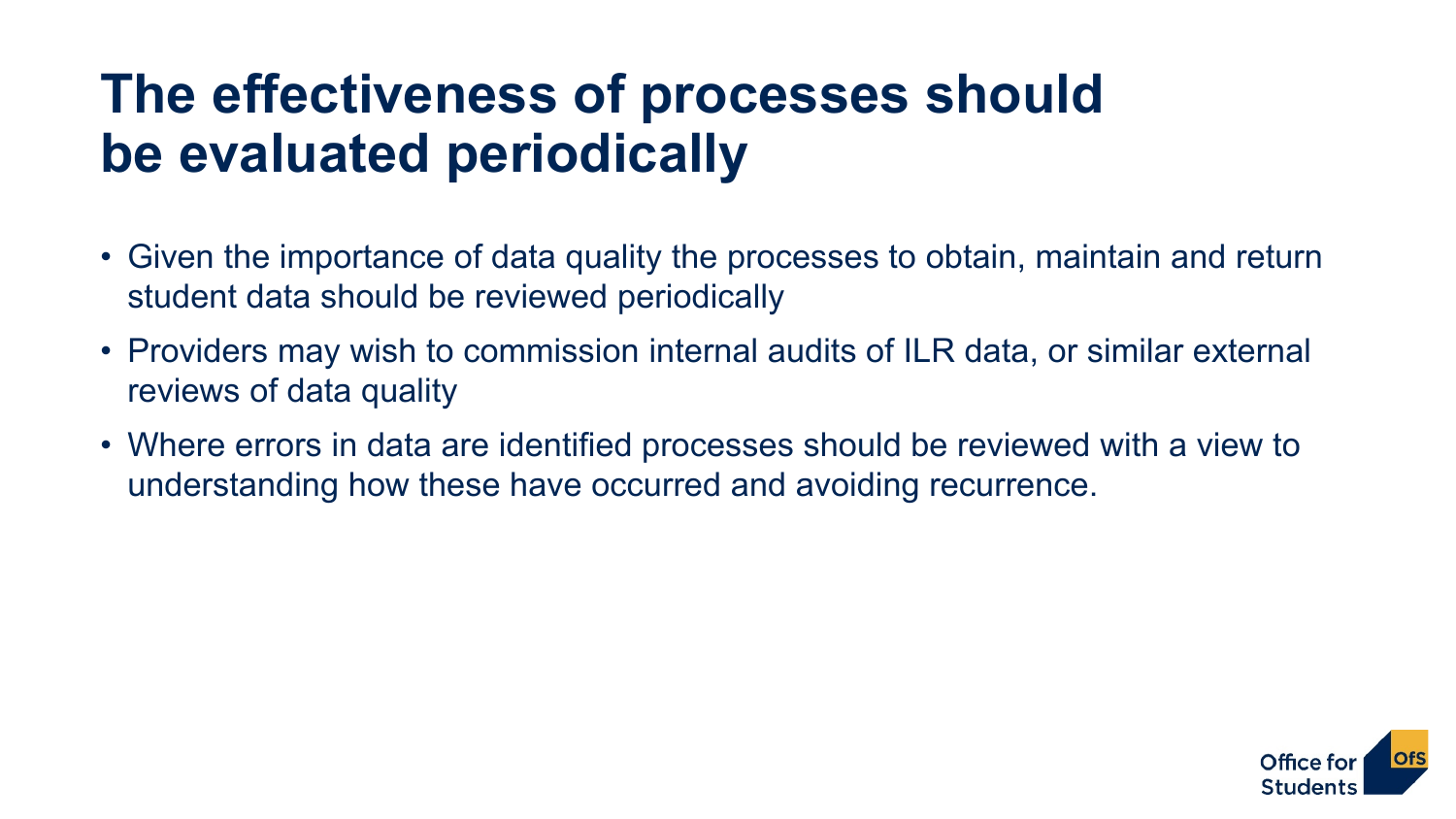#### **Data audit**

- May explore any of these expectations
- Will often test the accuracy of data
- Where data errors are found we will expect providers to revise processes to avoid issues recurring.

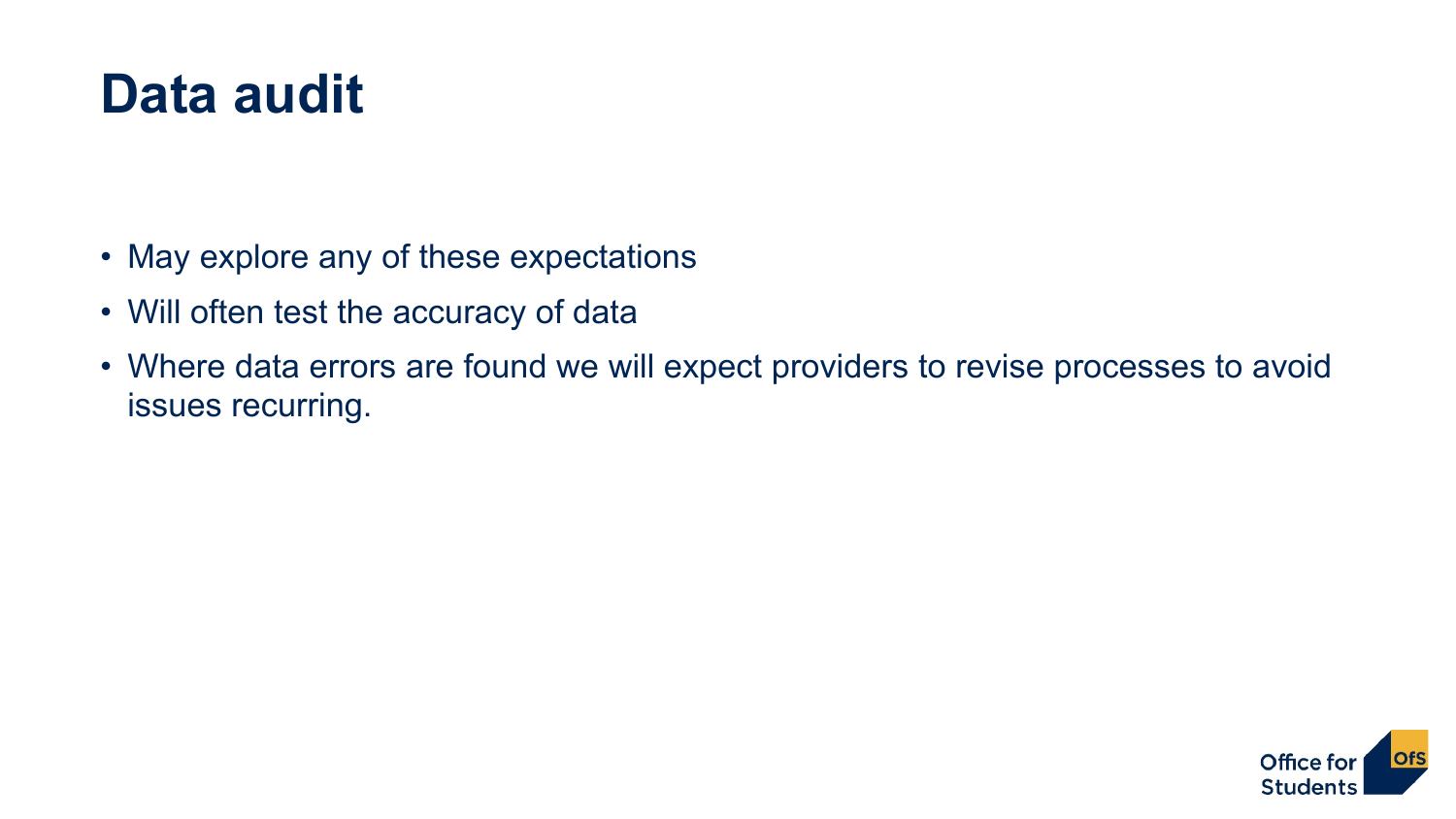

## **Oversight**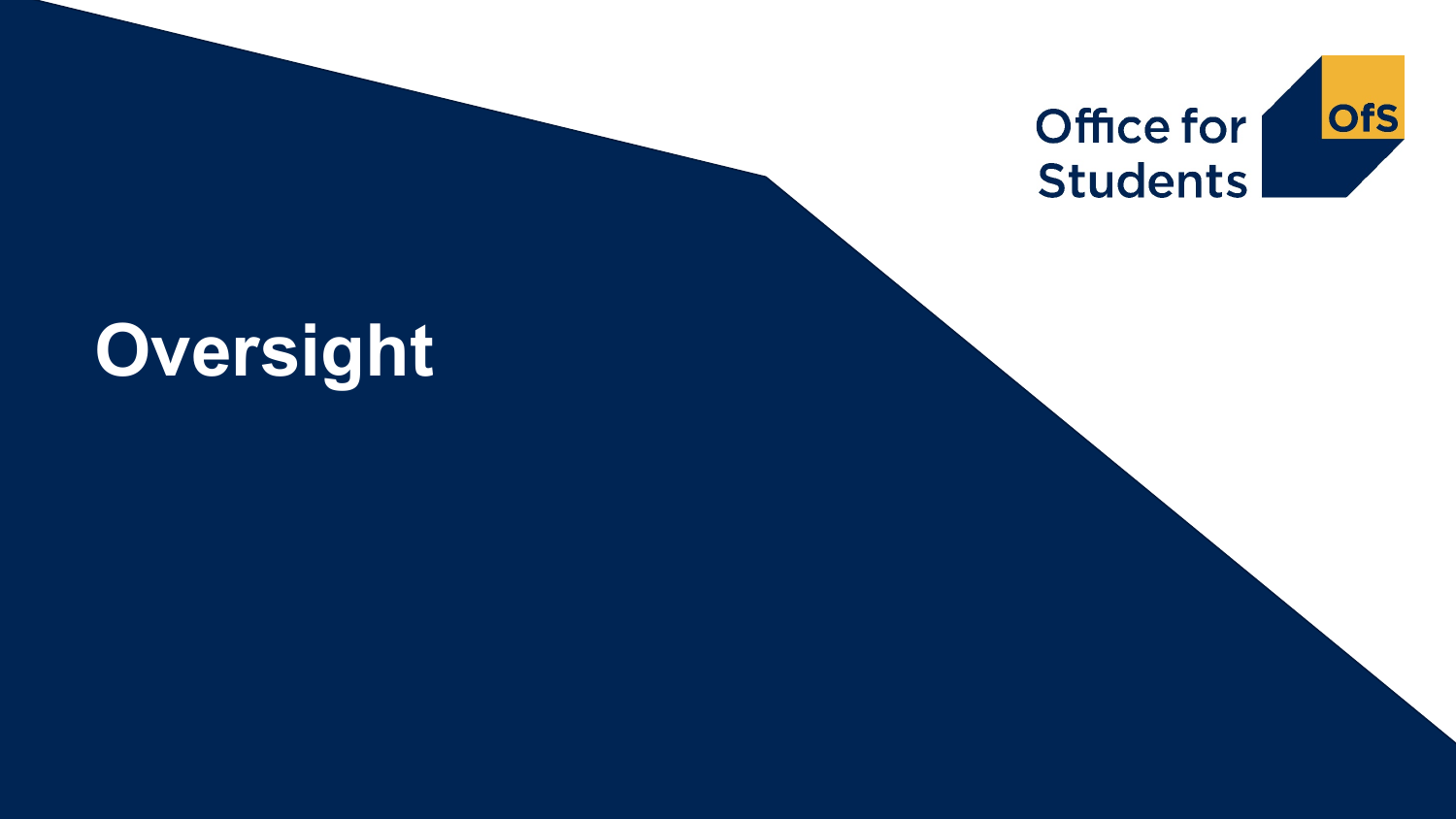## **Oversight by senior management and governors**

- The level of oversight should be appropriate given the importance of data quality
- We would expect senior management and governors to have sufficient oversight to gain assurance over data quality. This may be achieved through:
	- sign-off of data by an appropriate senior person
	- periodic reviews of the systems and processes in place
	- routine reporting on activity to collate and return student data
	- exceptional reporting when issues are identified
	- internal audit or other external reviews of data quality considered by governors.

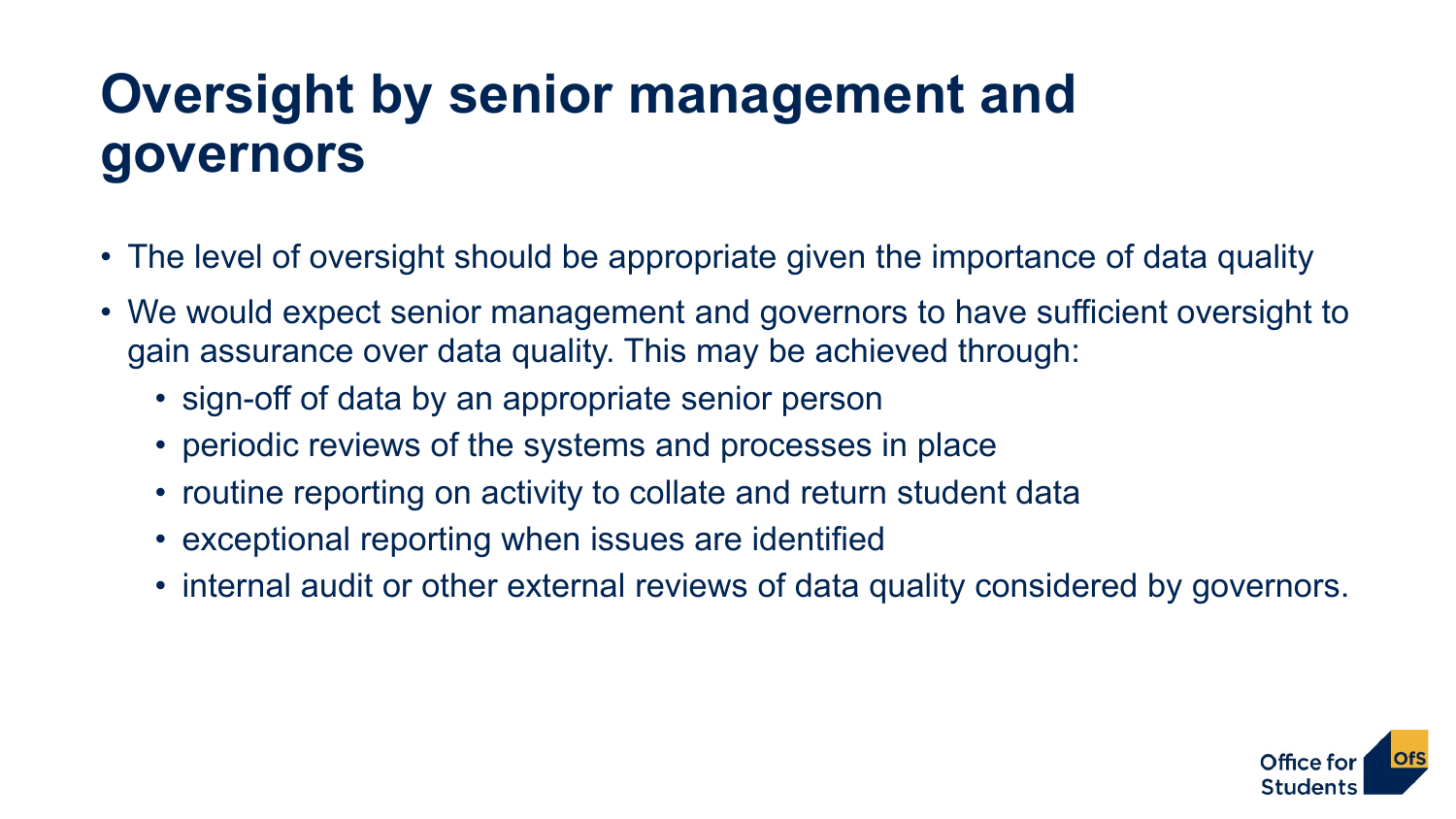#### **Data audit**

- Will usually explore who is responsible for compiling returns and who has oversight of this process
- Will usually explore how senior managers and governors gain assurance that systems and processes are appropriate and that data is accurate
- Will usually consider if any sign off procedures are appropriate
- Where data errors are found we would expect appropriate oversight by governors of actions to address the identified issues.